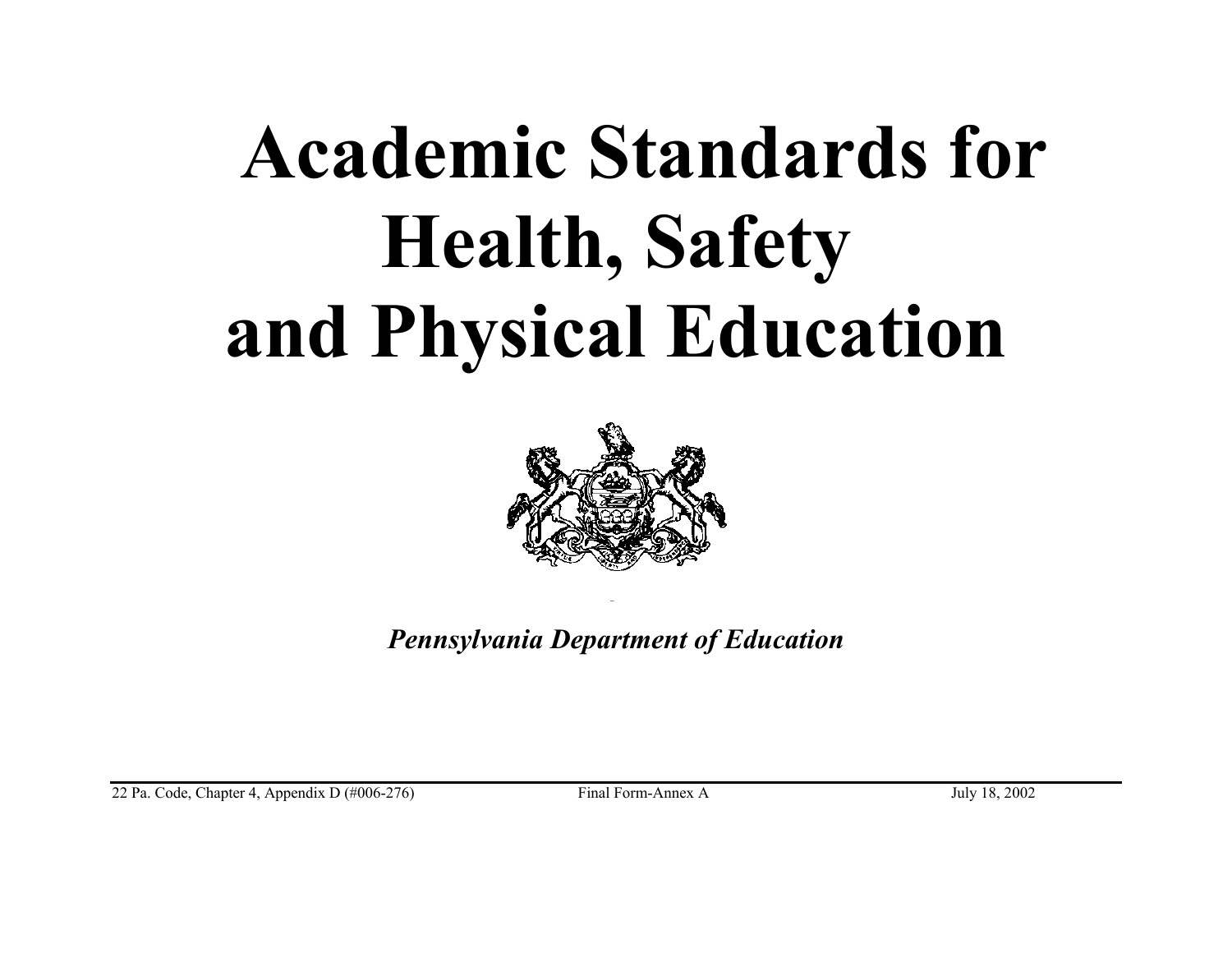# **XXVIII. TABLE OF CONTENTS**

| XXIX. |
|-------|
|       |

#### **THE ACADEMIC STANDARDS**

| A. Stages of Growth and Development<br><b>B.</b> Interaction of Body Systems<br>C. Nutrition<br>D. Alcohol, Tobacco and Chemical Substances<br>E. Health Problems and Disease Prevention      | 10.1. | A. Physical Activities That Promote Health and<br><b>Fitness</b><br><b>B.</b> Effects of Regular Participation<br>C. Responses of the Body Systems to Physical<br>Activity<br>D. Physical Activity Preferences<br>E. Physical Activity and Motor Skill Improvement<br>F. Physical Activity and Group Interaction | 10.4. |
|-----------------------------------------------------------------------------------------------------------------------------------------------------------------------------------------------|-------|------------------------------------------------------------------------------------------------------------------------------------------------------------------------------------------------------------------------------------------------------------------------------------------------------------------|-------|
| A. Health Practices, Products and Services<br>B. Health Information and Consumer Choices<br>C. Health Information and the Media<br>D. Decision-making Skills<br>E. Health and the Environment | 10.2. | Concepts, Principles and Strategies of Movement<br>A. Movement Skills and Concepts<br><b>Motor Skill Development</b><br>В.<br>C. Practice Strategies<br>Principles of Exercise/Training<br>D.<br>E.<br>Scientific Principles That Affect Movement<br><b>Game Strategies</b><br>F.                                | 10.5. |
| A. Safe/Unsafe Practices<br>B. Emergency Responses/Injury Management<br>C. Strategies to Avoid/Manage Conflict                                                                                | 10.3. |                                                                                                                                                                                                                                                                                                                  | XXX.  |

22 Pa. Code, Chapter 4, Appendix D (#006-276) Final Form-Annex A July 18, 2002

 *D. Safe Practices in Physical Activity*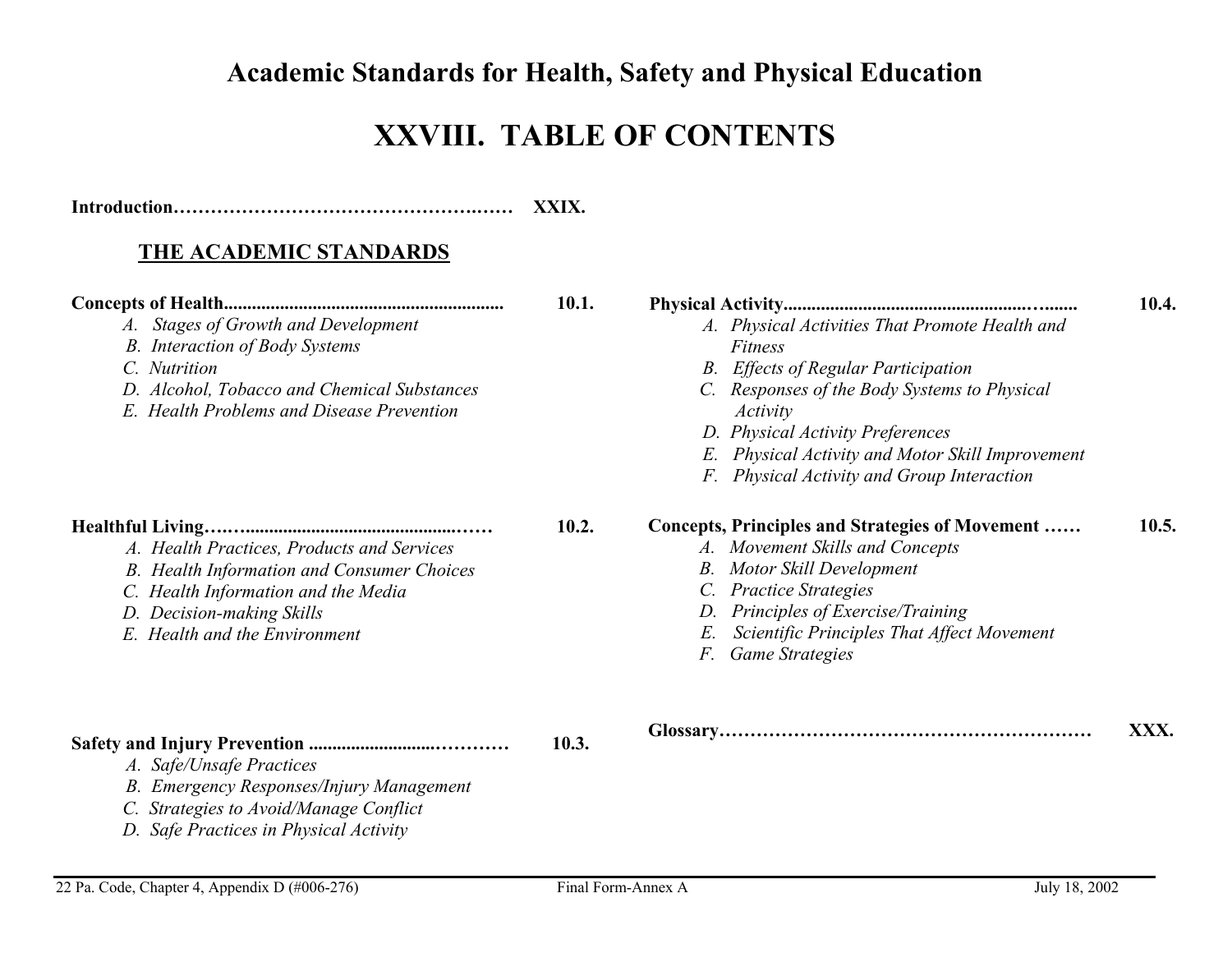#### **XXIX. INTRODUCTION**

This document includes Academic Standards for Health, Safety and Physical Education in these categories:

- 
- ◊ 10.1 Concepts of Health ◊ 10.4 Physical Activity
- 
- ◊ 10.3 Safety and Injury Prevention
- ◊ 10.2 Healthful Living ◊ 10.5 Concepts, Principles and Strategies of Movement

The Academic Standards for Health, Safety and Physical Education describe what students should know and be able to do by the end of third, sixth, ninth and twelfth grade. The standards are sequential across the grade levels and reflect the increasing complexity and rigor that students are expected to achieve. The Standards define the content for planned instruction that will result in measurable gains for all students in knowledge and skill. School entities will use these standards to develop local school curriculum and assessments that will meet the needs of the students.

The Academic Standards for Health, Safety and Physical Education provide students with the knowledge and skills that will enable them to achieve and maintain a physically active and healthful life. The attainment of these standards will favorably impact their lives and the lives of those around them. By becoming and remaining physically, mentally, socially and emotionally healthy, students will increase their chances of achieving to their highest academic potential.

The Academic Standards for Health, Safety and Physical Education provide parents with specific information about the knowledge and skills students should be developing as they progress through their educational programs. With the standards serving as clearly defined targets, parents, students, teachers and community members will be able to become partners in helping children achieve educational success.

A glossary is included to assist the reader in understanding terminology contained in the standards.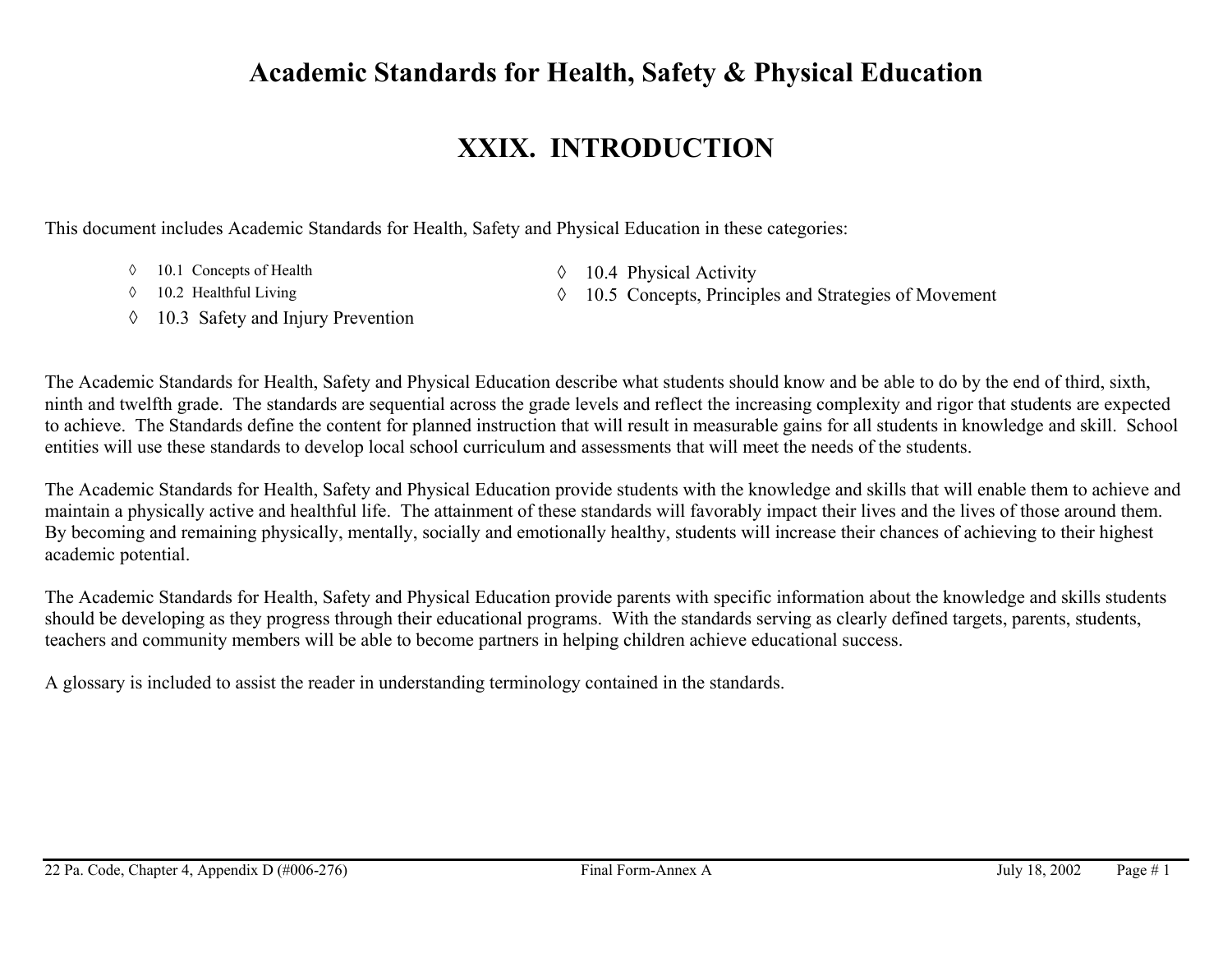| 10.1. Concepts of Health                                                                                                                                      |                                                                                                                                                                                          |                                                                                                                                                                                                                                                                                                                                                                                                                                      |                                                                                                                                                                                                                                                                                                                                                                                    |
|---------------------------------------------------------------------------------------------------------------------------------------------------------------|------------------------------------------------------------------------------------------------------------------------------------------------------------------------------------------|--------------------------------------------------------------------------------------------------------------------------------------------------------------------------------------------------------------------------------------------------------------------------------------------------------------------------------------------------------------------------------------------------------------------------------------|------------------------------------------------------------------------------------------------------------------------------------------------------------------------------------------------------------------------------------------------------------------------------------------------------------------------------------------------------------------------------------|
| 10.1.3. <b>GRADE 3</b>                                                                                                                                        | 10.1.6. <b>GRADE 6</b>                                                                                                                                                                   | 10.1.9. <b>GRADE 9</b>                                                                                                                                                                                                                                                                                                                                                                                                               | 10.1.12. GRADE 12                                                                                                                                                                                                                                                                                                                                                                  |
| knowledge and skills needed to:                                                                                                                               | Pennsylvania's public schools shall teach, challenge and support every student to realize his or her maximum potential and to acquire the                                                |                                                                                                                                                                                                                                                                                                                                                                                                                                      |                                                                                                                                                                                                                                                                                                                                                                                    |
| A. Identify and describe the stages of<br>growth and development.<br>infancy<br>childhood<br>adolescence<br>adulthood<br>late adulthood                       | A. Describe growth and development<br>changes that occur between<br>childhood and adolescence and<br>identify factors that can influence<br>these changes.<br>education<br>socioeconomic | A. Analyze factors that impact growth<br>and development between<br>adolescence and adulthood.<br>relationships (e.g.,<br>dating, friendships, peer<br>pressure)<br>interpersonal communication<br>$\bullet$<br>risk factors (e.g., physical<br>$\bullet$<br>inactivity, substance abuse,<br>intentional/unintentional<br>injuries, dietary patterns)<br>abstinence<br>$\bullet$<br>STD and HIV prevention<br>community<br>$\bullet$ | A. Evaluate factors that impact growth<br>and development during adulthood<br>and late adulthood.<br>acute and chronic illness<br>$\bullet$<br>communicable and non-<br>$\bullet$<br>communicable disease<br>health status<br>$\bullet$<br>relationships (e.g., marriage,<br>$\bullet$<br>divorce, loss)<br>career choice<br>$\bullet$<br>aging process<br>$\bullet$<br>retirement |
| B. Identify and know the location and<br>function of the major body organs and<br>systems.<br>circulatory<br>respiratory<br>muscular<br>skeletal<br>digestive | B. Identify and describe the structure and<br>function of the major body systems.<br>nervous<br>$\bullet$<br>muscular<br>integumentary<br>urinary<br>endocrine<br>reproductive<br>immune | Analyze the interdependence<br>B <sub>1</sub><br>existing among the body systems.                                                                                                                                                                                                                                                                                                                                                    | Evaluate factors that impact the<br><b>B.</b><br>body systems and apply protective/<br>preventive strategies.<br>fitness level<br>$\bullet$<br>environment (e.g., pollutants,<br>$\bullet$<br>available health care)<br>health status (e.g., physical,<br>$\bullet$<br>mental, social)<br>nutrition<br>$\bullet$                                                                   |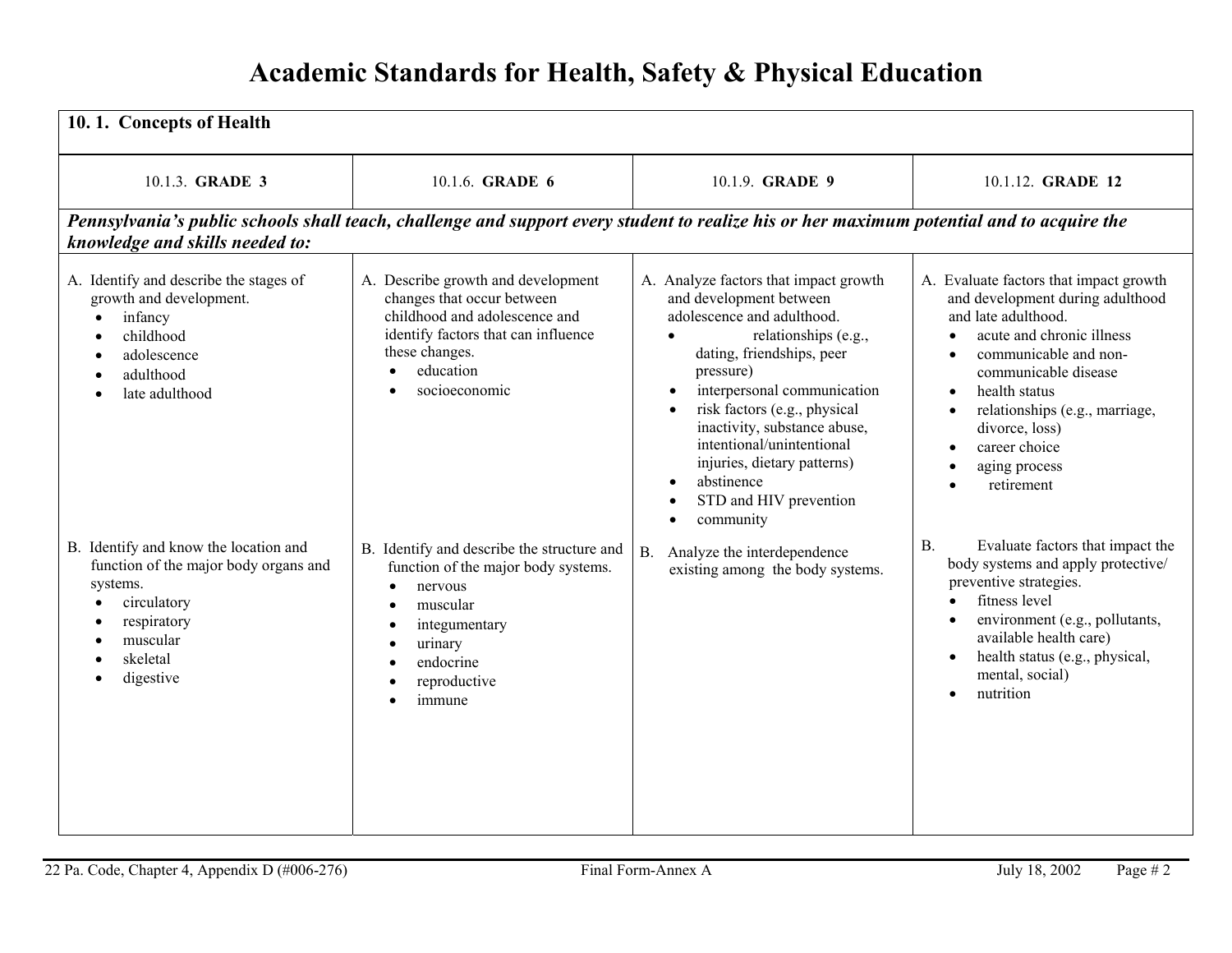| C. Explain the role of the food guide<br>pyramid in helping people eat a<br>healthy diet.<br>food groups<br>number of servings<br>variety of food<br>nutrients                                                                                       | C. Analyze nutritional concepts that<br>impact health.<br>caloric content of foods<br>$\bullet$<br>relationship of food intake and<br>$\bullet$<br>physical activity (energy output)<br>nutrient requirements<br>$\bullet$<br>label reading<br>$\bullet$<br>healthful food selection                                                                                              | C. Analyze factors that impact nutritional<br>choices of adolescents.<br>body image<br>advertising<br>dietary guidelines<br>eating disorders<br>peer influence<br>athletic goals                                                                                                  | C. Analyze factors that impact nutritional<br>choices of adults.<br>cost<br>$\bullet$<br>food preparation (e.g., time,<br>skills)<br>consumer skills (e.g.,<br>understanding food labels,<br>evaluating fads)<br>nutritional knowledge<br>$\bullet$<br>changes in nutritional<br>requirements (e.g., age, physical<br>activity level)                      |
|------------------------------------------------------------------------------------------------------------------------------------------------------------------------------------------------------------------------------------------------------|-----------------------------------------------------------------------------------------------------------------------------------------------------------------------------------------------------------------------------------------------------------------------------------------------------------------------------------------------------------------------------------|-----------------------------------------------------------------------------------------------------------------------------------------------------------------------------------------------------------------------------------------------------------------------------------|------------------------------------------------------------------------------------------------------------------------------------------------------------------------------------------------------------------------------------------------------------------------------------------------------------------------------------------------------------|
| D. Know age appropriate drug<br>information.<br>definition of drugs<br>effects of drugs<br>proper use of medicine<br>healthy/unhealthy risk-taking (e.g.<br>inhalant use, smoking)<br>skills to avoid drugs<br>$\bullet$                             | D. Explain factors that influence<br>childhood and adolescent drug use.<br>peer influence<br>$\bullet$<br>body image (e.g., steroids,<br>$\bullet$<br>enhancers)<br>social acceptance<br>$\bullet$<br>stress<br>$\bullet$<br>media influence<br>$\bullet$<br>decision-making/refusal skills<br>$\bullet$<br>rules, regulations and laws<br>$\bullet$<br>consequences<br>$\bullet$ | D. Analyze prevention and intervention<br>strategies in relation to adolescent and<br>adult drug use.<br>decision-making/refusal skills<br>situation avoidance<br>goal setting<br>professional assistance (e.g.,<br>medical, counseling. support<br>groups)<br>parent involvement | D. Evaluate issues relating to the<br>use/non-use of drugs.<br>psychology of addiction<br>social impact (e.g., cost,<br>relationships)<br>chemical use and fetal<br>$\bullet$<br>development<br>laws relating to alcohol, tobacco<br>$\bullet$<br>and chemical substances<br>impact on the individual<br>$\bullet$<br>impact on the community<br>$\bullet$ |
| E. Identify types and causes of common<br>health problems of children.<br>infectious diseases (e.g., colds, flu,<br>chickenpox)<br>noninfectious diseases (e.g.,<br>asthma, hay fever, allergies, lyme<br>disease)<br>germs<br>pathogens<br>heredity | E. Identify health problems that can<br>occur throughout life and describe<br>ways to prevent them.<br>diseases (e.g., cancer, diabetes,<br>$\bullet$<br>STD/HIV/AIDS, cardiovascular<br>disease)<br>preventions (i.e. do not smoke,<br>$\bullet$<br>maintain proper weight, eat a<br>balanced diet, practice sexual<br>abstinence, be physically active)                         | E. Analyze how personal choice, disease<br>and genetics can impact health<br>maintenance and disease prevention.                                                                                                                                                                  | E. Identify and analyze factors that<br>influence the prevention and control<br>of health problems.<br>research<br>$\bullet$<br>medical advances<br>technology<br>$\bullet$<br>government policies/regulations                                                                                                                                             |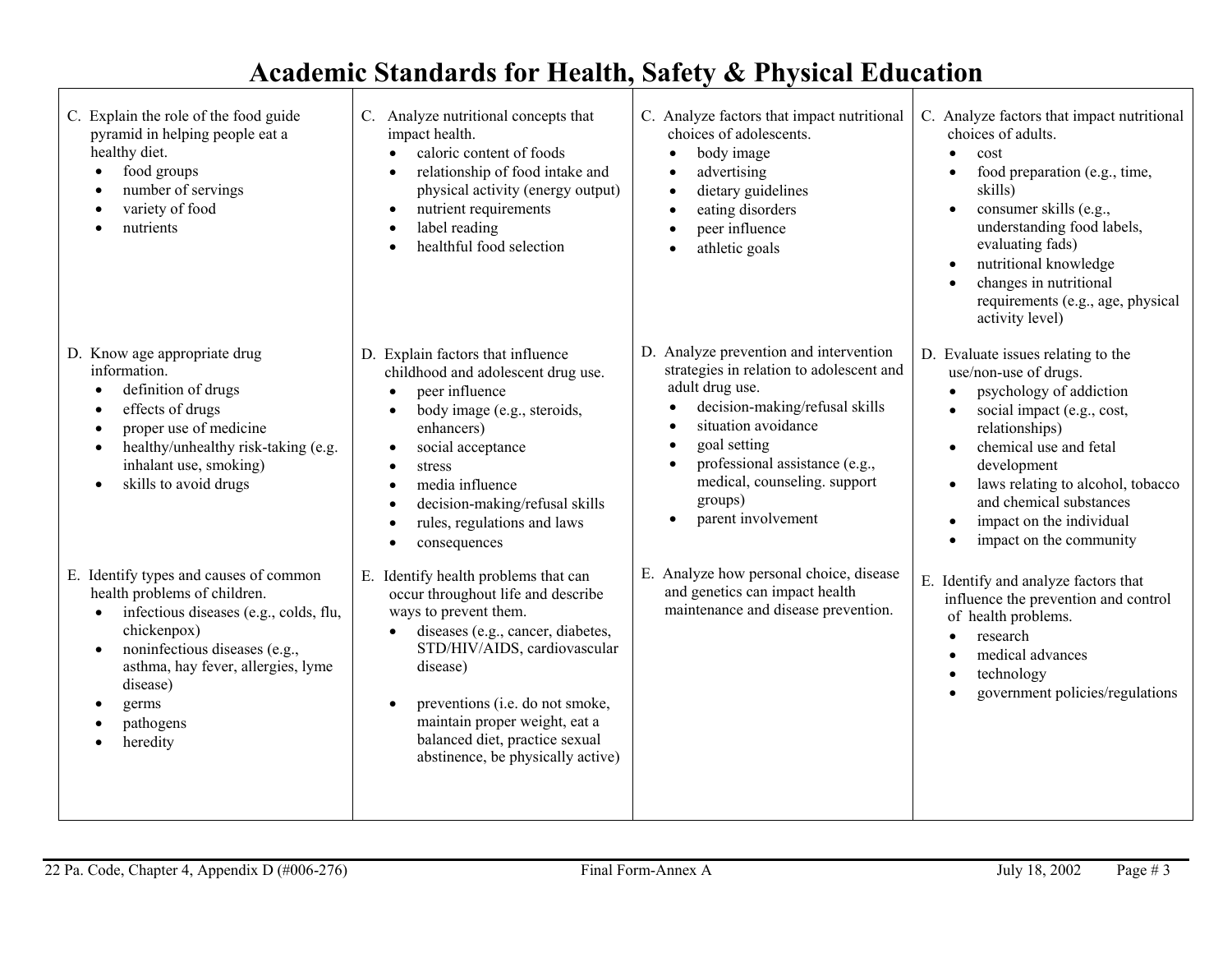| 10.2. Healthful Living                                                                                                                                                                          |                                                                                                                                                                                                                                                                     |                                                                                                                                                                                                                                                                                                                     |                                                                                                                                                                                                                                                                                              |
|-------------------------------------------------------------------------------------------------------------------------------------------------------------------------------------------------|---------------------------------------------------------------------------------------------------------------------------------------------------------------------------------------------------------------------------------------------------------------------|---------------------------------------------------------------------------------------------------------------------------------------------------------------------------------------------------------------------------------------------------------------------------------------------------------------------|----------------------------------------------------------------------------------------------------------------------------------------------------------------------------------------------------------------------------------------------------------------------------------------------|
| 10.2.3. GRADE 3                                                                                                                                                                                 | 10.2.6. GRADE 6                                                                                                                                                                                                                                                     | 10.2.9. GRADE 9                                                                                                                                                                                                                                                                                                     | 10.2.12. GRADE 12                                                                                                                                                                                                                                                                            |
| Pennsylvania's public schools shall teach, challenge and support every student to realize his or her maximum potential and to acquire the<br>knowledge and skills needed to:                    |                                                                                                                                                                                                                                                                     |                                                                                                                                                                                                                                                                                                                     |                                                                                                                                                                                                                                                                                              |
| A. Identify personal hygiene practices and<br>community helpers that promote health and<br>prevent the spread of disease.                                                                       | A. Explain the relationship between<br>personal health practices and<br>individual well-being.<br>immunizations<br>$\bullet$<br>health examinations<br>$\bullet$                                                                                                    | A. Identify and describe health care<br>products and services that impact<br>adolescent health practices.                                                                                                                                                                                                           | A. Evaluate health care products and<br>services that impact adult health<br>practices.                                                                                                                                                                                                      |
| B. Identify health-related information.<br>signs and symbols<br>terminology<br>products and services                                                                                            | B. Explain the relationship between<br>health-related information and<br>consumer choices.<br>dietary guidelines/food selection<br>$\bullet$<br>sun exposure guidelines/<br>$\bullet$<br>sunscreen selection                                                        | B. Analyze the relationship between<br>health-related information and<br>adolescent consumer choices.<br>tobacco products<br>$\bullet$<br>weight control products<br>$\bullet$                                                                                                                                      | B. Assess factors that impact adult health<br>consumer choices.<br>access to health information<br>access to health care<br>cost<br>$\bullet$<br>safety<br>$\bullet$                                                                                                                         |
| C. Identify media sources that influence<br>health and safety.                                                                                                                                  | C. Explain the media's effect on health<br>and safety issues.                                                                                                                                                                                                       | C. Analyze media health and safety<br>messages and describe their impact on<br>personal health and safety.                                                                                                                                                                                                          | C. Compare and contrast the positive and<br>negative effects of the media on adult<br>personal health and safety.                                                                                                                                                                            |
| D. Identify the steps in a decision-making<br>process.                                                                                                                                          | D. Describe and apply the steps of a<br>decision-making process to health and<br>safety issues.                                                                                                                                                                     | D. Analyze and apply a decision-making<br>process to adolescent health and<br>safety issues.                                                                                                                                                                                                                        | D. Examine and apply a decision-making<br>process to the development of short<br>and long-term health goals.                                                                                                                                                                                 |
| E. Identify environmental factors that affect<br>health.<br>pollution (e.g., air, water, noise,<br>$\bullet$<br>soil)<br>waste disposal<br>$\bullet$<br>temperature extremes<br>insects/animals | E. Analyze environmental factors that<br>impact health.<br>indoor air quality (e.g., second-<br>$\bullet$<br>hand smoke, allergens)<br>chemicals, metals, gases (e.g.,<br>$\bullet$<br>lead, radon, carbon monoxide)<br>radiation<br>$\bullet$<br>natural disasters | E. Explain the interrelationship between<br>the environment and personal health.<br>ozone layer/skin cancer<br>$\bullet$<br>availability of health care/<br>$\bullet$<br>individual health<br>air pollution/respiratory disease<br>$\bullet$<br>breeding environments/ lyme<br>$\bullet$<br>disease/west nile virus | E. Analyze the interrelationship between<br>environmental factors and community<br>health.<br>public health policies and<br>laws/health promotion and<br>disease prevention<br>individual choices/maintenance<br>$\bullet$<br>of environment<br>recreational opportunities/ health<br>status |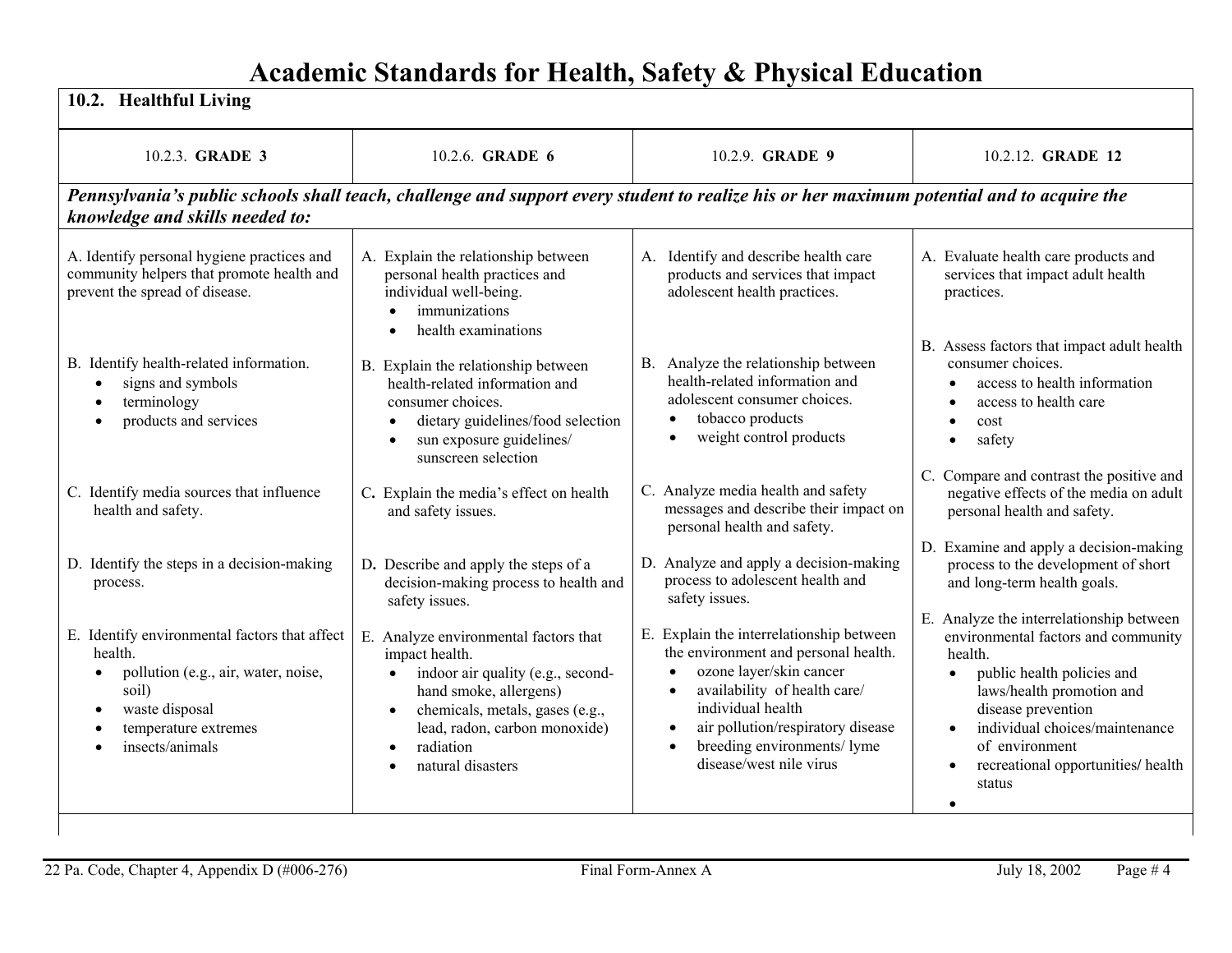| 10.3. Safety and Injury Prevention                                                                                                                                                                                                                                                                                                      |                                                                                                                                                                                                                                                                                              |                                                                                                                                                                                                                                                                                                                                                                                              |                                                                                                                                                                                                                                                                                                                |
|-----------------------------------------------------------------------------------------------------------------------------------------------------------------------------------------------------------------------------------------------------------------------------------------------------------------------------------------|----------------------------------------------------------------------------------------------------------------------------------------------------------------------------------------------------------------------------------------------------------------------------------------------|----------------------------------------------------------------------------------------------------------------------------------------------------------------------------------------------------------------------------------------------------------------------------------------------------------------------------------------------------------------------------------------------|----------------------------------------------------------------------------------------------------------------------------------------------------------------------------------------------------------------------------------------------------------------------------------------------------------------|
| 10.3.3. GRADE 3                                                                                                                                                                                                                                                                                                                         | 10.3.6 GRADE 6                                                                                                                                                                                                                                                                               | 10.3.9. GRADE 9                                                                                                                                                                                                                                                                                                                                                                              | 10.3.12. GRADE 12                                                                                                                                                                                                                                                                                              |
| knowledge and skills needed to:                                                                                                                                                                                                                                                                                                         | Pennsylvania's public schools shall teach, challenge and support every student to realize his or her maximum potential and to acquire the                                                                                                                                                    |                                                                                                                                                                                                                                                                                                                                                                                              |                                                                                                                                                                                                                                                                                                                |
| A. Recognize safe/unsafe practices in<br>the home, school and community.<br>general (e.g., fire, electrical,<br>animals)<br>modes of transportation<br>$\bullet$<br>(e.g., pedestrian, bicycle,<br>vehicular)<br>outdoor (e.g., play, weather,<br>water)<br>safe around people (e.g., safe/<br>unsafe touch, abuse, stranger,<br>bully) | A. Explain and apply safe practices in the<br>home, school and community.<br>emergencies (e.g., fire, natural<br>disasters)<br>personal safety (e.g., home alone,<br>latch key, harassment)<br>communication (e.g., telephone,<br>Internet)<br>violence prevention (e.g., gangs,<br>weapons) | A. Analyze the role of individual<br>responsibility for safe practices and<br>injury prevention in the home,<br>school and community.<br>modes of transportation<br>(e.g., pedestrian, bicycle,<br>vehicular, passenger, farm<br>vehicle, all-terrain vehicle)<br>violence prevention in school<br>$\bullet$<br>self-protection in the home<br>self-protection in public places<br>$\bullet$ | A. Assess the personal and legal<br>consequences of unsafe practices in the<br>home, school or community.<br>loss of personal freedom<br>$\bullet$<br>personal injury<br>$\bullet$<br>loss of income<br>$\bullet$<br>impact on others<br>$\bullet$<br>loss of motor vehicle operator's<br>$\bullet$<br>license |
| B. Recognize emergency situations<br>and explain appropriate responses.<br>importance of remaining calm<br>how to call for help<br>$\bullet$<br>simple assistance procedures<br>$\bullet$<br>how to protect self<br>$\bullet$                                                                                                           | B. Know and apply appropriate<br>emergency responses.<br>basic first aid<br>Heimlich maneuver<br>universal precautions<br>$\bullet$                                                                                                                                                          | B. Describe and apply strategies for<br>emergency and long-term<br>management of injuries.<br>rescue breathing<br>water rescue<br>self-care<br>sport injuries                                                                                                                                                                                                                                | B. Analyze and apply strategies for the<br>management of injuries.<br><b>CPR</b><br>$\bullet$<br>advanced first aid                                                                                                                                                                                            |
| C. Recognize conflict situations and<br>identify strategies to avoid or<br>resolve.<br>walk away<br>I-statements<br>refusal skills<br>adult intervention                                                                                                                                                                                | C. Describe strategies to avoid or<br>manage conflict and violence.<br>• anger management<br>• peer mediation<br>• reflective listening<br>• negotiation                                                                                                                                     | C. Analyze and apply strategies to avoid<br>or manage conflict and violence<br>during adolescence.<br>effective negotiation<br>assertive behavior<br>$\bullet$                                                                                                                                                                                                                               | C. Analyze the impact of violence on the<br>victim and surrounding community.                                                                                                                                                                                                                                  |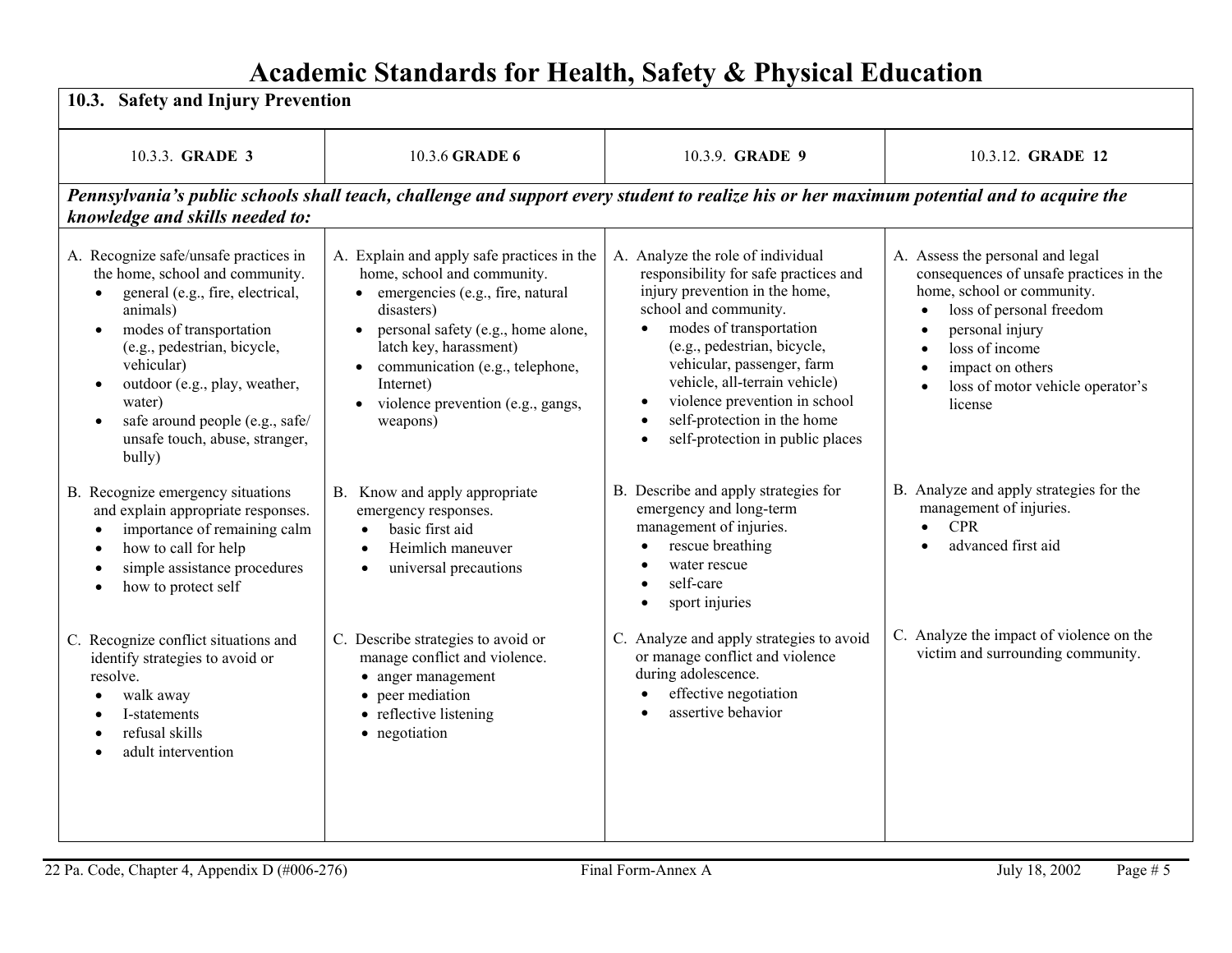| D. Identify and use safe practices in<br>physical activity settings (e.g.,<br>proper equipment, knowledge of<br>rules, sun safety, guidelines of safe<br>play, warm-up, cool-down). | D. Analyze the role of individual<br>responsibility for safety during<br>physical activity. | D. Analyze the role of individual<br>responsibility for safety during<br>organized group activities. | D. Evaluate the benefits, risks and safety<br>factors associated with self-selected<br>life-long physical activities. |
|-------------------------------------------------------------------------------------------------------------------------------------------------------------------------------------|---------------------------------------------------------------------------------------------|------------------------------------------------------------------------------------------------------|-----------------------------------------------------------------------------------------------------------------------|
|                                                                                                                                                                                     |                                                                                             |                                                                                                      |                                                                                                                       |
|                                                                                                                                                                                     |                                                                                             |                                                                                                      |                                                                                                                       |
|                                                                                                                                                                                     |                                                                                             |                                                                                                      |                                                                                                                       |
|                                                                                                                                                                                     |                                                                                             |                                                                                                      |                                                                                                                       |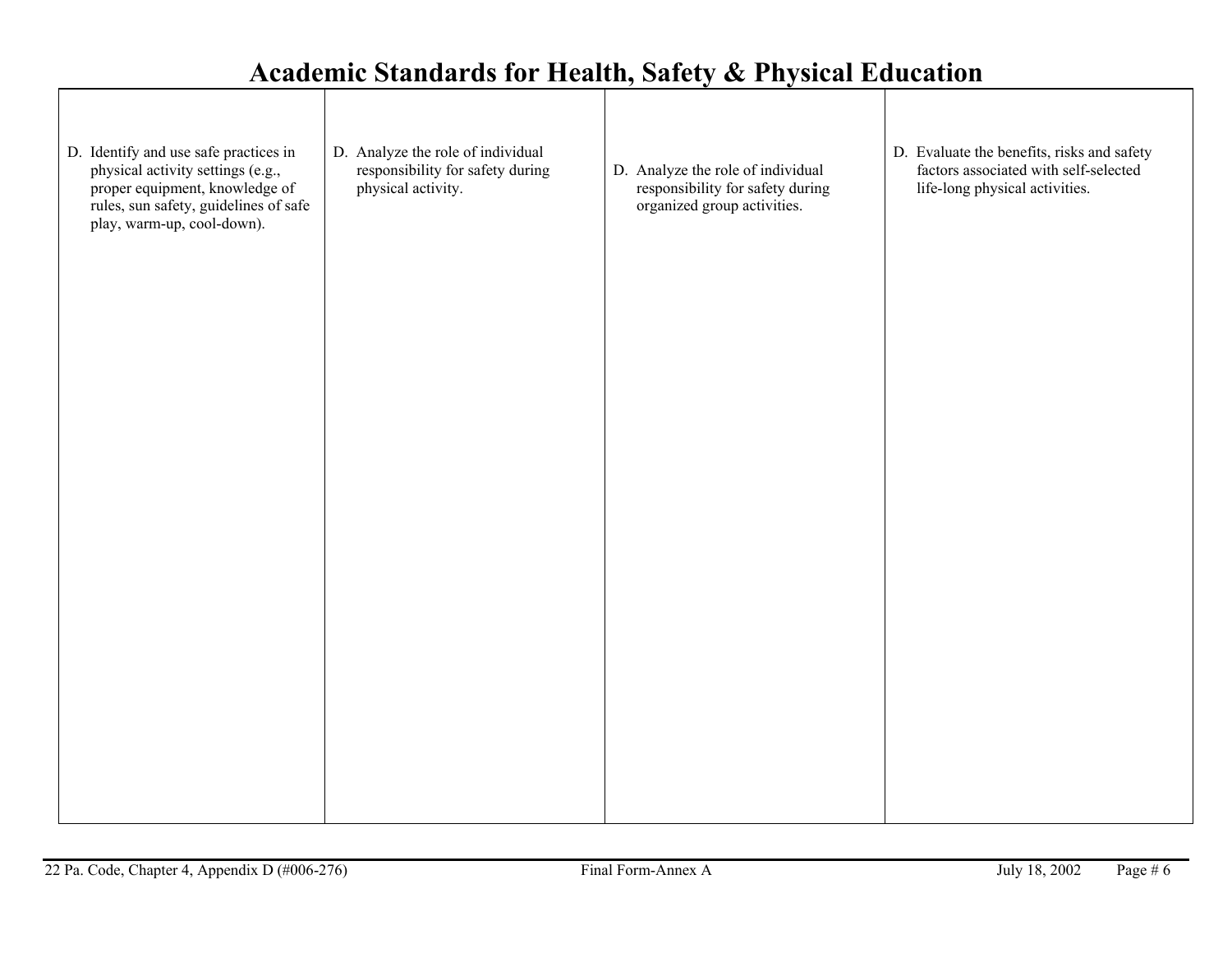| 10.4. Physical Activity                                                                                                              |                                                                                                                                                                                                    |                                                                                                                                                                                                                                                                                                                                                                                                               |                                                                                                                                                                                       |
|--------------------------------------------------------------------------------------------------------------------------------------|----------------------------------------------------------------------------------------------------------------------------------------------------------------------------------------------------|---------------------------------------------------------------------------------------------------------------------------------------------------------------------------------------------------------------------------------------------------------------------------------------------------------------------------------------------------------------------------------------------------------------|---------------------------------------------------------------------------------------------------------------------------------------------------------------------------------------|
| 10.4.3. GRADE 3                                                                                                                      | 10.4.6. GRADE 6                                                                                                                                                                                    | 10.4.9. GRADE 9                                                                                                                                                                                                                                                                                                                                                                                               | 10.4.12. GRADE 12                                                                                                                                                                     |
| knowledge and skills needed to:                                                                                                      |                                                                                                                                                                                                    | Pennsylvania's public schools shall teach, challenge and support every student to realize his or her maximum potential and to acquire the                                                                                                                                                                                                                                                                     |                                                                                                                                                                                       |
| A. Identify and engage in physical<br>activities that promote physical<br>fitness and health.                                        | A. Identify and engage in moderate to<br>vigorous physical activities that<br>contribute to physical fitness and<br>health.                                                                        | A. Analyze and engage in physical<br>activities that are developmentally/<br>individually appropriate and support<br>achievement of personal fitness and<br>activity goals.                                                                                                                                                                                                                                   | A. Evaluate and engage in an<br>individualized physical activity plan<br>that supports achievement of<br>personal fitness and activity goals<br>and promotes life-long participation. |
| B. Know the positive and negative<br>effects of regular participation in<br>moderate to vigorous physical<br>activities.             | B. Explain the effects of regular<br>participation in moderate to vigorous<br>physical activities on the body<br>systems.                                                                          | B. Analyze the effects of regular<br>participation in moderate to vigorous<br>physical activities in relation to<br>adolescent health improvement.<br>stress management<br>$\bullet$<br>disease prevention<br>weight management                                                                                                                                                                               | B. Analyze the effects of regular<br>participation in a self-selected<br>program of moderate to vigorous<br>physical activities.<br>social<br>physiological<br>psychological          |
| C. Know and recognize changes in body<br>responses during moderate to vigorous<br>physical activity.<br>heart rate<br>breathing rate | C. Identify and apply ways to monitor<br>and assess the body's response to<br>moderate to vigorous physical<br>activity.<br>heart rate monitoring<br>checking blood pressure<br>fitness assessment | C. Analyze factors that affect the<br>responses of body systems during<br>moderate to vigorous physical<br>activities.<br>exercise (e.g., climate, altitude,<br>$\bullet$<br>location, temperature)<br>healthy fitness zone<br>$\bullet$<br>individual fitness status (e.g.,<br>$\bullet$<br>cardiorespiratory fitness,<br>muscular endurance, muscular<br>strength, flexibility)<br>drug/substance use/abuse | C. Evaluate how changes in adult health<br>status may affect the responses of<br>the body systems during moderate to<br>vigorous physical activity.<br>aging<br>injury<br>disease     |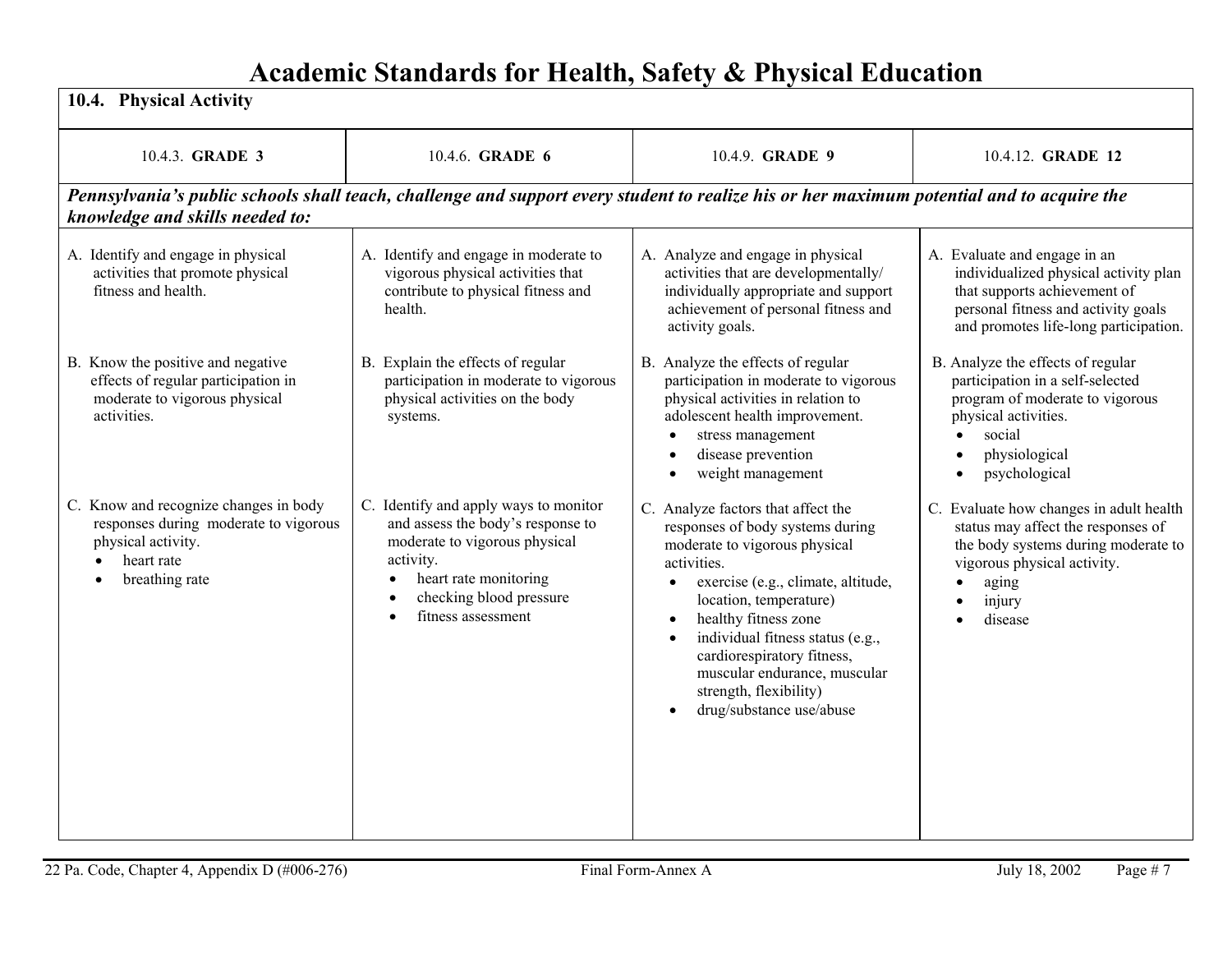D. Identify likes and dislikes related to participation in physical activities. E. Identify reasons why regular participation in physical activities improves motor skills. F. Recognize positive and negative interactions of small group activities. • roles (e.g., leader, follower) • cooperation/sharing • on task participation D. Describe factors that affect childhood physical activity preferences. • enjoyment • personal interest social experience • opportunities to learn new activities • parental preference • environment E. Identify factors that have an impact on the relationship between regular participation in physical activity and the degree of motor skill improvement. • success-oriented activities • school-community resources • variety of activities • time on task F. Identify and describe positive and negative interactions of group members in physical activities. • leading • following • teamwork • etiquette • adherence to rules D. Analyze factors that affect physical activity preferences of adolescents. • skill competence • social benefits • previous experience • activity confidence E. Analyze factors that impact on the relationship between regular participation in physical activity and motor skill improvement. • personal choice developmental differences • amount of physical activity • authentic practice F. Analyze the effects of positive and negative interactions of adolescent group members in physical activities. • group dynamics • social pressure D. Evaluate factors that affect physical activity and exercise preferences of adults. • personal challenge • physical benefits finances motivation access to activity • self-improvement E. Analyze the interrelationships among regular participation in physical activity, motor skill improvement and the selection and engagement in lifetime physical activities. F. Assess and use strategies for enhancing adult group interaction in physical activities. shared responsibility • open communication • goal setting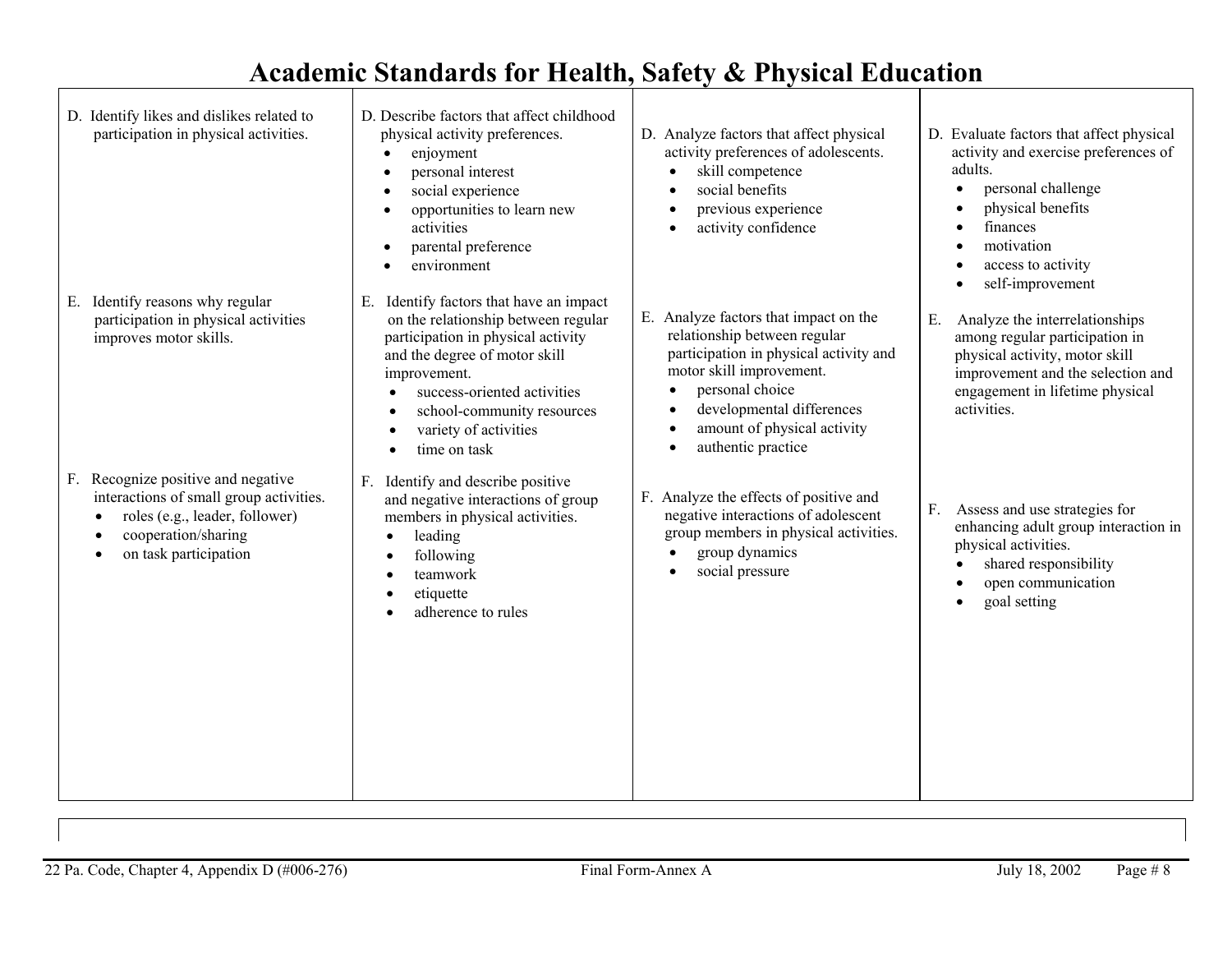| 10.5. Concepts, Principles and Strategies of Movement                                                                                                                                                                                                                                                                                                                                                                                                                                                                        |                                                                                                                                                                                                                                                                                     |                                                                                                                                                                                                                                                                                                                                        |                                                                                                                                                                                                                             |
|------------------------------------------------------------------------------------------------------------------------------------------------------------------------------------------------------------------------------------------------------------------------------------------------------------------------------------------------------------------------------------------------------------------------------------------------------------------------------------------------------------------------------|-------------------------------------------------------------------------------------------------------------------------------------------------------------------------------------------------------------------------------------------------------------------------------------|----------------------------------------------------------------------------------------------------------------------------------------------------------------------------------------------------------------------------------------------------------------------------------------------------------------------------------------|-----------------------------------------------------------------------------------------------------------------------------------------------------------------------------------------------------------------------------|
| 10.5.3. GRADE 3                                                                                                                                                                                                                                                                                                                                                                                                                                                                                                              | 10.5.6. <b>GRADE 6</b>                                                                                                                                                                                                                                                              | 10.5.9. GRADE 9                                                                                                                                                                                                                                                                                                                        | 10.5.12. GRADE 12                                                                                                                                                                                                           |
| knowledge and skills needed to:                                                                                                                                                                                                                                                                                                                                                                                                                                                                                              |                                                                                                                                                                                                                                                                                     | Pennsylvania's public schools shall teach, challenge and support every student to realize his or her maximum potential and to acquire the                                                                                                                                                                                              |                                                                                                                                                                                                                             |
| A. Recognize and use basic movement<br>skills and concepts.<br>locomotor movements (e.g., run,<br>leap, hop)<br>non-locomotor movements (e.g.,<br>$\bullet$<br>bend, stretch, twist)<br>manipulative movements (e.g.,<br>$\bullet$<br>throw, catch, kick)<br>relationships (e.g., over, under,<br>beside)<br>combination movements (e.g.,<br>٠<br>locomotor, non-locomotor,<br>manipulative)<br>space awareness (e.g., self-space,<br>$\bullet$<br>levels, pathways, directions)<br>effort (e.g., speed, force)<br>$\bullet$ | A. Explain and apply the basic<br>movement skills and concepts to<br>create and perform movement<br>sequences and advanced skills.                                                                                                                                                  | A. Describe and apply the components of<br>skill-related fitness to movement<br>performance.<br>agility<br>balance<br>coordination<br>power<br>reaction time<br>speed<br>$\bullet$                                                                                                                                                     | A. Apply knowledge of movement<br>skills, skill-related fitness and<br>movement concepts to identify and<br>evaluate physical activities that<br>promote personal lifelong<br>participation.                                |
| B. Recognize and describe the concepts of<br>motor skill development using<br>appropriate vocabulary.<br>form<br>developmental<br>differences<br>critical elements<br>feedback                                                                                                                                                                                                                                                                                                                                               | B. Identify and apply the concepts of<br>motor skill development to a variety<br>of basic skills.<br>transfer between skills<br>$\bullet$<br>selecting relevant cues<br>types of feedback<br>$\bullet$<br>movement efficiency<br>$\bullet$<br>product (outcome/result)<br>$\bullet$ | B. Describe and apply concepts of motor<br>skill development that impact the<br>quality of increasingly complex<br>movement.<br>response selection<br>$\bullet$<br>stages of learning a motor skill<br>$\bullet$<br>(i.e. verbal cognitive, motor,<br>automatic)<br>types of skill (i.e. discrete, serial,<br>$\bullet$<br>continuous) | B. Incorporate and synthesize<br>knowledge of motor skill<br>development concepts to improve<br>the quality of motor skills.<br>open and closed skills<br>short-term and long-term<br>memory<br>aspects of good performance |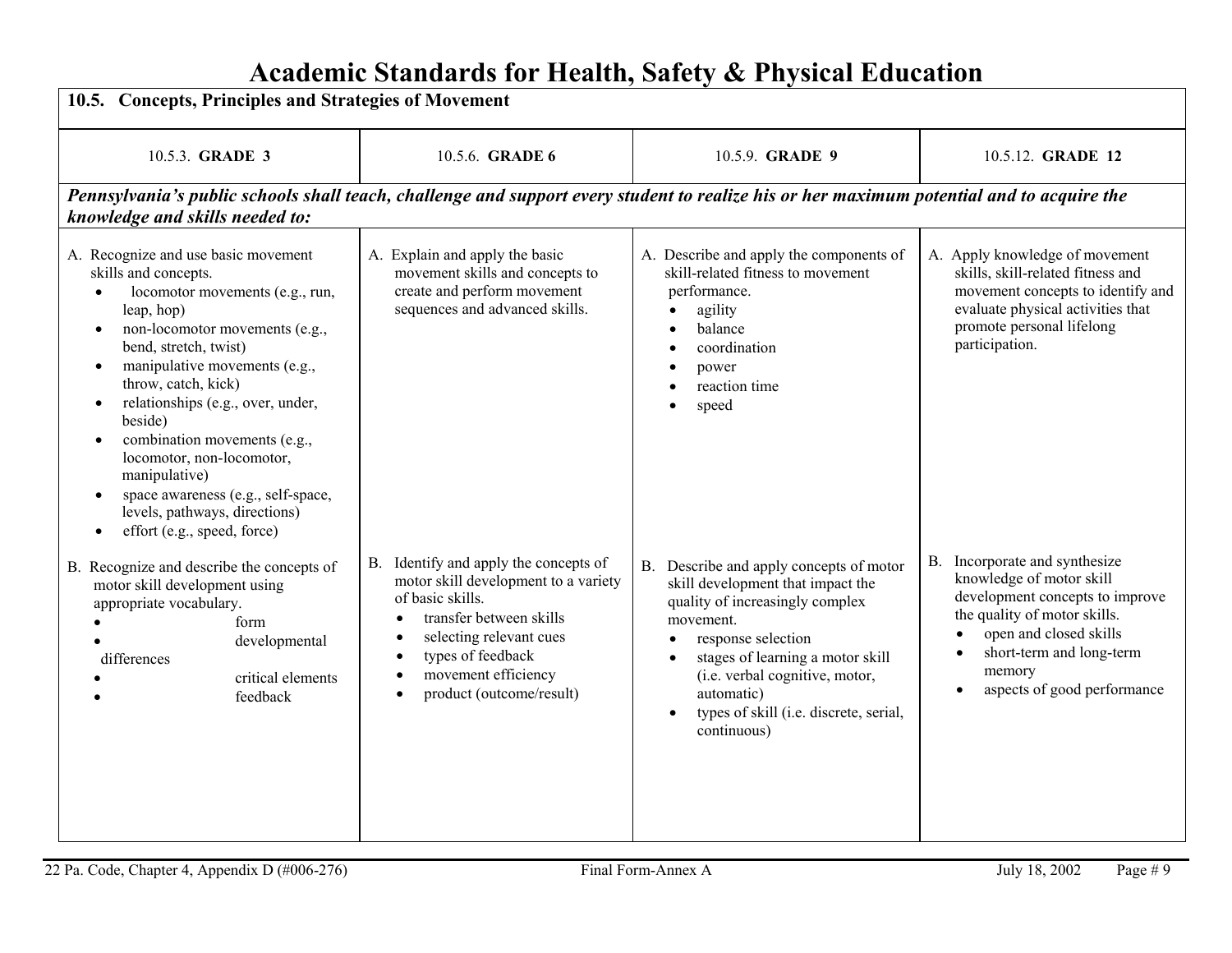| C. Know the function of practice.                                                                                                                                                                                                         | C. Describe the relationship between                                                                                                                                                                                                       | Identify and apply practice strategies<br>C.                                                                                                                                                                                                | C. Evaluate the impact of practice<br>strategies on skill development and                                                                                                                                             |
|-------------------------------------------------------------------------------------------------------------------------------------------------------------------------------------------------------------------------------------------|--------------------------------------------------------------------------------------------------------------------------------------------------------------------------------------------------------------------------------------------|---------------------------------------------------------------------------------------------------------------------------------------------------------------------------------------------------------------------------------------------|-----------------------------------------------------------------------------------------------------------------------------------------------------------------------------------------------------------------------|
|                                                                                                                                                                                                                                           | practice and skill development.                                                                                                                                                                                                            | for skill improvement.                                                                                                                                                                                                                      | improvement.                                                                                                                                                                                                          |
| D. Identify and use principles of exercise<br>to improve movement and fitness<br>activities.<br>frequency/how often to exercise<br>intensity/how hard to exercise<br>time/how long to exercise<br>$\bullet$<br>type/what kind of exercise | D. Describe and apply the principles of<br>exercise to the components of health-<br>related and skill-related fitness.<br>cardiorespiratory endurance<br>muscular strength<br>muscular endurance<br>- 0<br>flexibility<br>body composition | D. Identify and describe the principles of<br>training using appropriate vocabulary.<br>specificity<br>overload<br>progression<br>aerobic/anaerobic<br>circuit/interval<br>repetition/set                                                   | D. Incorporate and synthesize<br>knowledge of exercise principles,<br>training principles and health and<br>skill-related fitness components to<br>create a fitness program for<br>personal use.                      |
| E. Know and describe scientific principles<br>that affect movement and skills using<br>appropriate vocabulary.<br>gravity<br>force production/absorption<br>balance<br>rotation                                                           | E. Identify and use scientific principles<br>that affect basic movement and skills<br>using appropriate vocabulary.<br>Newton's Laws of Motion<br>application of force<br>static/dynamic balance<br>levers<br>flight                       | E. Analyze and apply scientific and<br>biomechanical principles to complex<br>movements.<br>centripetal/centrifugal force<br>linear motion<br>rotary motion<br>friction/resistance<br>equilibrium<br>number of moving segments<br>$\bullet$ | E. Evaluate movement forms for<br>appropriate application of scientific<br>and biomechanical principles.<br>efficiency of movement<br>mechanical advantage<br>kinetic energy<br>potential energy<br>inertia<br>safety |
| F. Recognize and describe game strategies<br>using appropriate vocabulary.<br>faking/dodging<br>passing/receiving<br>$\bullet$<br>move MOVING to be open<br>$\bullet$<br>defending space<br>$\bullet$<br>following rules of play          | F. Identify and apply game strategies to<br>basic games and physical activities.<br>give and go<br>one on one<br>peer communication                                                                                                        | F. Describe and apply game strategies to<br>complex games and physical activities.<br>offensive strategies<br>$\bullet$<br>defensive strategies<br>time management                                                                          | F.<br>Analyze the application of game<br>strategies for different categories of<br>physical activities.<br>individual<br>team<br>lifetime<br>outdoor                                                                  |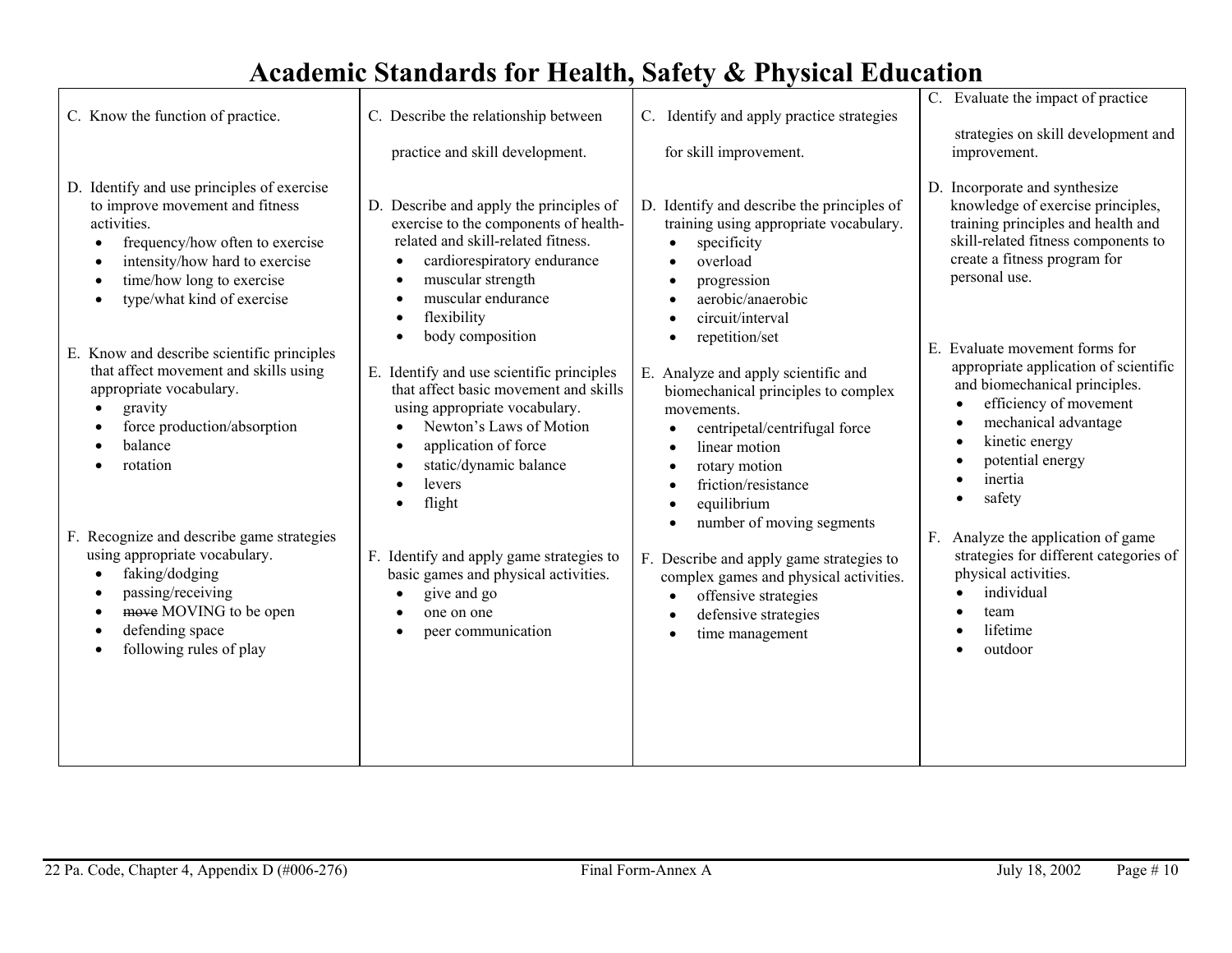### **XXX. GLOSSARY**

| Abstinence:           | Choosing not to do something or completely giving something up in order to gain something.                                                                                                       |
|-----------------------|--------------------------------------------------------------------------------------------------------------------------------------------------------------------------------------------------|
| <b>Acute illness:</b> | A health condition of sudden onset, sharp rises and short course.                                                                                                                                |
| Adolescence:          | The period of life beginning with puberty and ending with completed growth.                                                                                                                      |
| Aerobic:              | Physical activity or exercise done at a steady pace for an extended period of time so that the heart can<br>supply as much oxygen as the body needs (e.g., walking, running, swimming, cycling). |
| Agility:              | A component of physical fitness that relates to the ability to rapidly change the position of the entire<br>body in space with speed and accuracy.                                               |
| <b>AIDS</b>           | Acquired Immune Deficiency Syndrome: a condition that results when infection with HIV causes a<br>breakdown of the body's ability to fight other infections.                                     |
| Allergen:             | A substance that stimulates the production of antibodies and subsequently results in allergic reactions<br>(e.g., mold spores, cat/dog dander, dust).                                            |
| Anaerobic:            | Physical activity or exercise done in short, fast bursts so that the heart cannot supply oxygen as fast as<br>the body needs (e.g., sprinting, weightlifting, football).                         |
| <b>Assertive:</b>     | The expression of thoughts and feelings without experiencing anxiety or threatening others.                                                                                                      |
|                       | Automatic Stage of Learning: Movement responses flow and the individual can focus on what to do without thinking about it.                                                                       |
| <b>Balance:</b>       | A skill-related component of physical fitness that relates to the maintenance of equilibrium while<br>stationary or moving.                                                                      |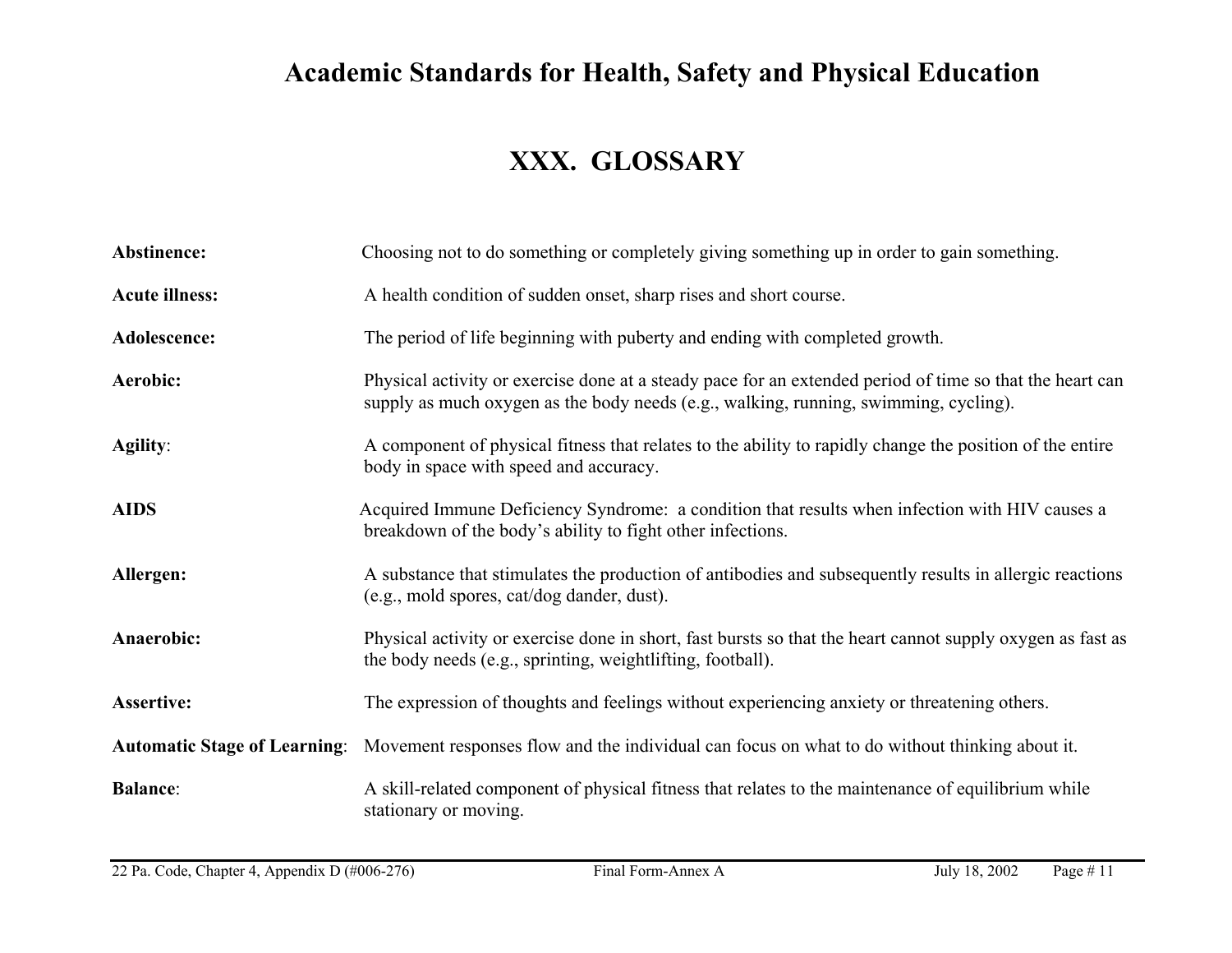| <b>Biomechanical principles:</b>  | The science concerned with the action of forces, internal or external, on the living body.                                                                                                                 |
|-----------------------------------|------------------------------------------------------------------------------------------------------------------------------------------------------------------------------------------------------------|
| <b>Body composition:</b>          | A health-related component of physical fitness that relates to the percentage of fat tissue and lean tissue<br>in the body.                                                                                |
| <b>Body systems:</b>              | Anatomically or functionally related parts of the body (e.g., skeletal, nervous, immune, circulatory<br>systems).                                                                                          |
| <b>Caloric content:</b>           | The amount of energy supplied by food. The more calories in the food, the more fattening.                                                                                                                  |
| <b>Cardiorespiratory fitness:</b> | A health related component of physical fitness relating to the ability of the circulatory and respiratory systems to<br>supply oxygen during sustained physical activity.                                  |
| Centrifugal:                      | The force that seems to pull an object away from the center as it moves in a circle.                                                                                                                       |
| Centripetal:                      | The force that is required to keep an object moving around a circular path.                                                                                                                                |
| <b>Chronic illness:</b>           | A health condition of long duration or frequent recurrence.                                                                                                                                                |
| <b>Circuit training:</b>          | Exercise program, similar to an obstacle course, in which the person goes from one place to another<br>doing a different exercise at each place.                                                           |
| Closed:                           | Skills that are performed in an environment that does not change or that changes very little, such as<br>archery or the foul shot in basketball.                                                           |
| Communicable:                     | Illness caused by pathogens that enter the body through direct or indirect contact and can be transmitted<br>from one host to another.                                                                     |
| <b>Community helpers:</b>         | Any group or individual who plays a role in health promotion or disease prevention such as doctors,<br>nurses, dentists, teachers, parents, firemen, policemen, trash collectors, animal control officers. |
| <b>Continuous:</b>                | Two or more repetitions of the same skill such as dribbling in basketball or soccer.                                                                                                                       |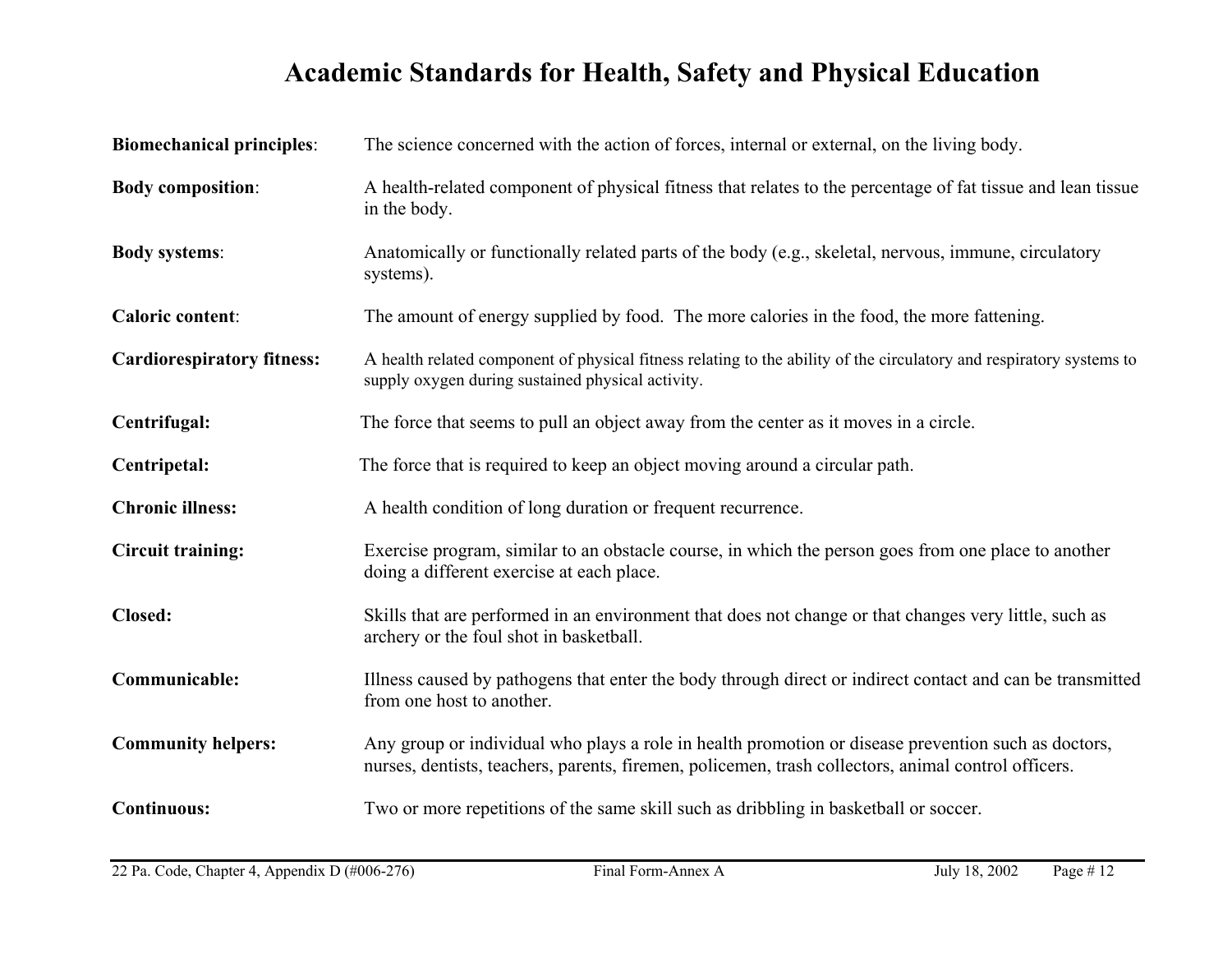| Cool-down:                        | Brief, mild exercise done after vigorous exercise to help the body safely return to a resting state.                                                                                         |
|-----------------------------------|----------------------------------------------------------------------------------------------------------------------------------------------------------------------------------------------|
| <b>Coordination:</b>              | A skill-related component of physical fitness that relates to the ability to use the senses together with<br>body parts in performing motor tasks smoothly and accurately.                   |
| CPR:                              | A first aid technique, which involves rescue breathing and chest (heart) compressions, that is used to<br>revive a person whose heart has stopped beating.                                   |
| <b>Critical elements:</b>         | The important parts of a skill.                                                                                                                                                              |
| Decision-making process:          | An organized approach to making choices.                                                                                                                                                     |
| <b>Developmental differences:</b> | Learners are at different levels in their motor, cognitive, emotional, social and physical development.<br>The learners' developmental status will affect their ability to learn or improve. |
|                                   | <b>Developmentally appropriate:</b> Motor skill development and change THAT occur in an orderly, sequential fashion and is ARE age and<br>experience related.                                |
| <b>Directions:</b>                | Forward, backward, left, right, up, down.                                                                                                                                                    |
| Discrete:                         | Single skill performed in isolation from other motor skills such as the soccer penalty kick and golf<br>stroke.                                                                              |
| <b>Dynamic balance:</b>           | Equilibrium used when in motion, starting and stopping.                                                                                                                                      |
| <b>Eating disorders:</b>          | Food-related dysfunction in which a person changes eating habits in a way that is harmful to the mind<br>or body (e.g., bulimia, anorexia nervosa).                                          |
| <b>Efficiency of movement:</b>    | The state or quality of competence in performance with minimum expenditure of time and effort.                                                                                               |
| Equilibrium:                      | State in which there is no change in the motion of a body.                                                                                                                                   |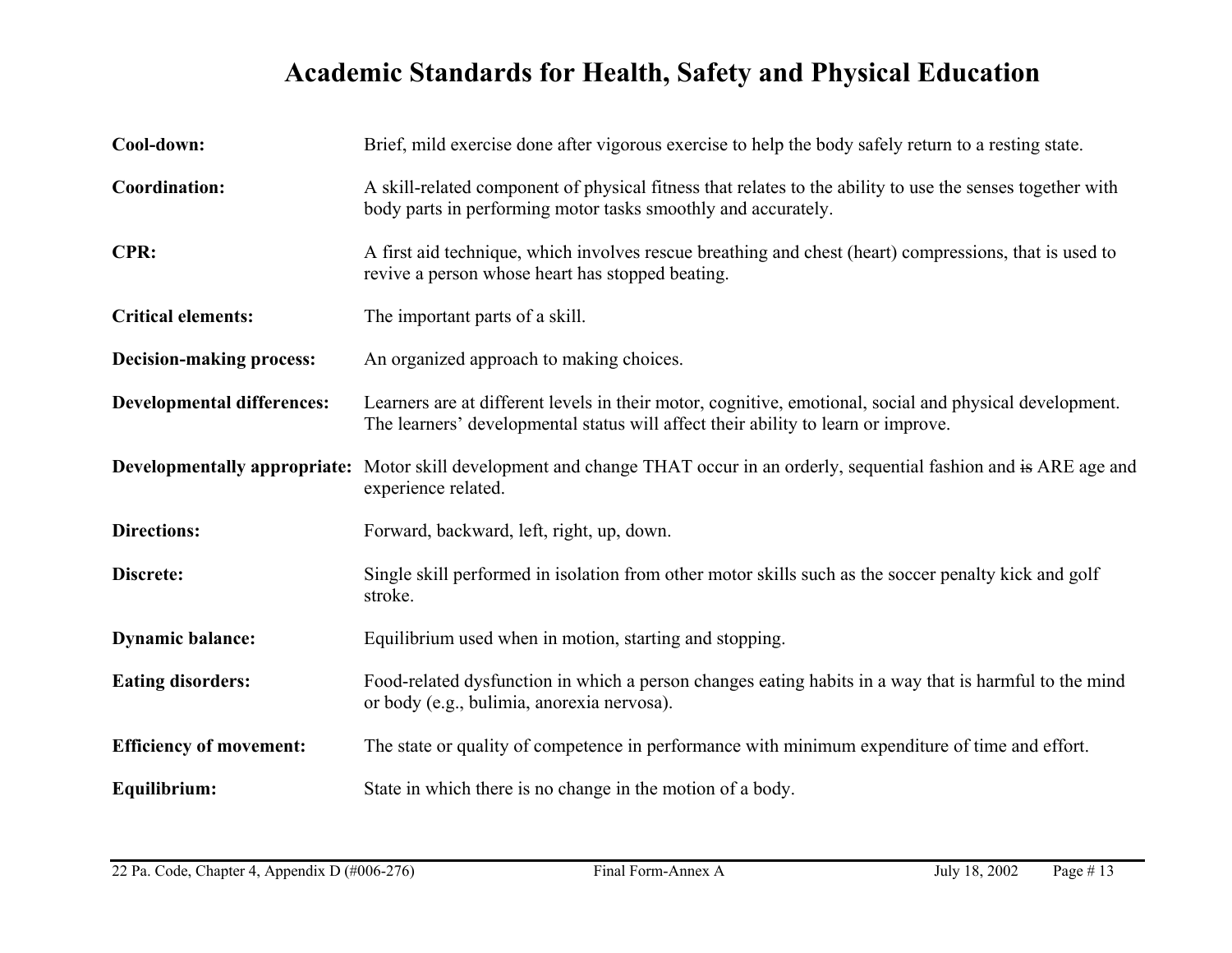| Feedback:                      | Information given to the learner about how to improve or correct a movement.                                                                                                                             |
|--------------------------------|----------------------------------------------------------------------------------------------------------------------------------------------------------------------------------------------------------|
| <b>Flexibility:</b>            | A health-related component of physical fitness that relates to the range of motion available at a joint.                                                                                                 |
| Food guide pyramid:            | A visual tool used to help people plan healthy diets according to the Dietary Guidelines for<br>America.                                                                                                 |
| Force:                         | Any external agent that causes a change in the motion of a body.                                                                                                                                         |
| Form:                          | Manner or style of performing a movement according to recognized standards of technique.                                                                                                                 |
| Good performance:              | The ability to correctly select what to do and the ability to execute the selection appropriately.                                                                                                       |
| Health:                        | A state of complete physical, mental and social well-being; not merely the absence of disease and<br>infirmity.                                                                                          |
| <b>Health education:</b>       | Planned, sequential K-12 program of curricula and instruction that helps students develop knowledge,<br>attitudes and skills related to the physical, mental, emotional and social dimensions of health. |
| <b>Health-related fitness:</b> | Components of physical fitness that have a relationship with good health. Components are<br>cardiorespiratory endurance, muscular strength and endurance, flexibility and body composition.              |
| <b>Heimlich maneuver:</b>      | A first aid technique that is used to relieve complete airway obstruction.                                                                                                                               |
| HIV:                           | Human immunodeficiency virus that infects cells of the immune system and other tissues and causes<br>acquired immunodeficiency syndrome (AIDS).                                                          |
| <b>I-statement</b>             | A statement describing a specific behavior or event and the effect that behavior or event has on a person<br>and the feelings that result.                                                               |
| Inertia:                       | A body at rest will remain at rest and a body in motion will remain in motion unless acted upon by a<br>force.                                                                                           |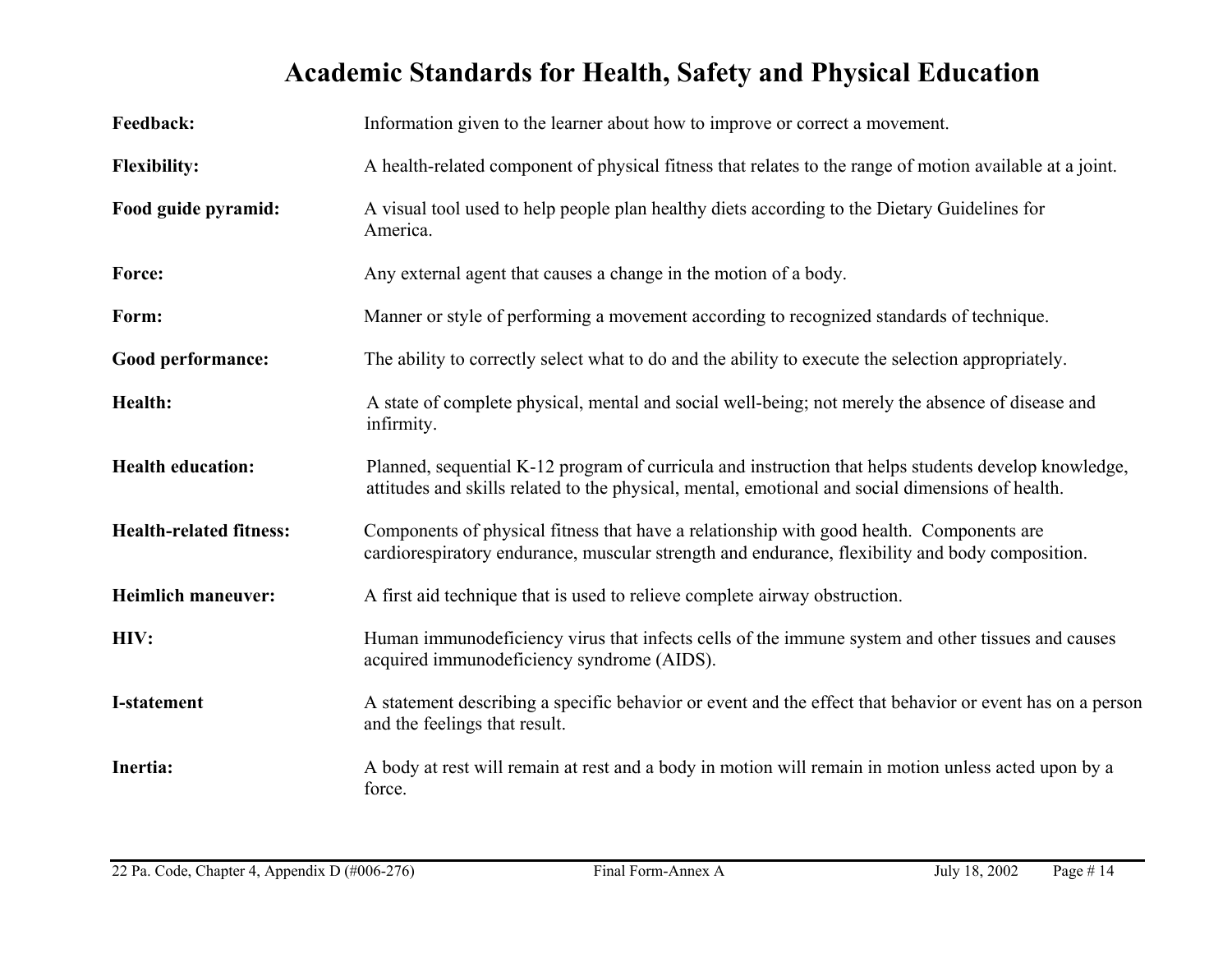| Inhalant:                      | Chemicals that produce vapors that act on the central nervous system and alter a user's moods,<br>perceptions, feelings, personality and behavior such as airplane glue and aerosols.                                                                    |
|--------------------------------|----------------------------------------------------------------------------------------------------------------------------------------------------------------------------------------------------------------------------------------------------------|
| <b>Integumentary system:</b>   | Body system composed of the skin, hair, nails and glands.                                                                                                                                                                                                |
| Intensity:                     | How hard a person should exercise to improve fitness.                                                                                                                                                                                                    |
| Interval training:             | An anaerobic exercise program that consists of runs of short distance followed by rest.                                                                                                                                                                  |
| <b>Kinetic:</b>                | Energy that an object possesses because it is moving, such as a pitched baseball or a person running.                                                                                                                                                    |
| Levels:                        | Positions of the body (e.g., high, medium, low).                                                                                                                                                                                                         |
| <b>Linear motion:</b>          | Movement which occurs in a straight path.                                                                                                                                                                                                                |
| <b>Locomotor movement:</b>     | Movements producing physical displacement of the body, usually identified by weight transference via<br>the feet. Basic locomotor steps are the walk, run, hop and jump as well as the irregular rhythmic<br>combinations of the skip, slide and gallop. |
| Long-term memory:              | Ability to recall information that was learned days or even years ago.                                                                                                                                                                                   |
| <b>Manipulative movements:</b> | Control of objects with body parts and implements. Action causes an object to move from one place to<br>another.                                                                                                                                         |
| <b>Mechanical advantage:</b>   | The ratio between the force put into a machine and the force that comes out of the same machine.                                                                                                                                                         |
| <b>Media sources:</b>          | Various forms of mass communication such as television, radio, magazines, newspapers and internet.                                                                                                                                                       |
| Moderate physical activity:    | Sustained, repetitive, large muscle movements (e.g., walking, running, cycling) done at less than 60%<br>of maximum heart rate for age. Maximum heart rate is 220 beats per minute minus participant's age.                                              |
| <b>Motor skills:</b>           | Non-fitness abilities that improve with practice and relate to one's ability to perform specific sports<br>and other motor tasks (e.g., tennis serve, shooting a basketball).                                                                            |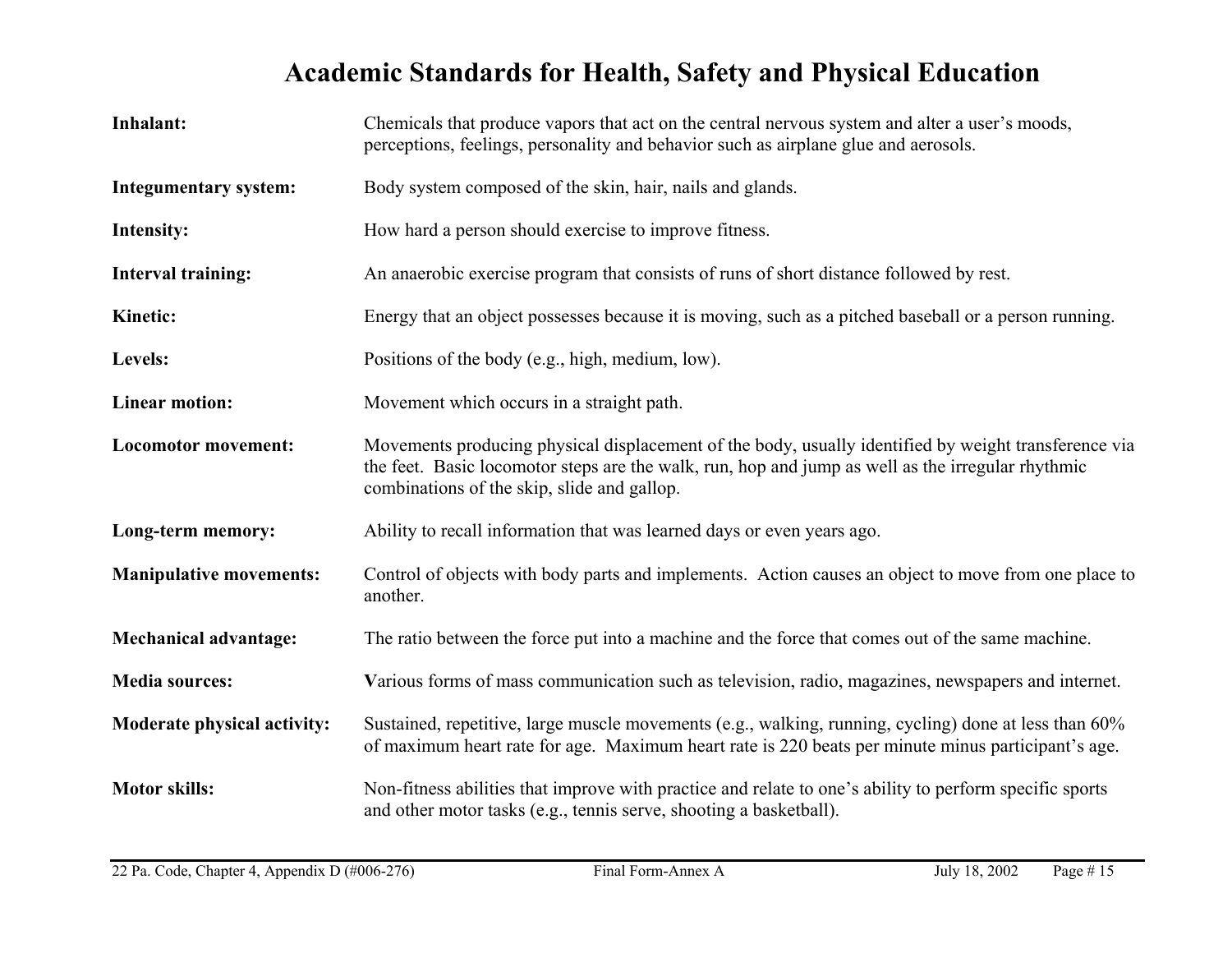| <b>Motor stage of learning:</b> | Individual is working to perfect the motor skill and makes conscious adjustments to the environment.                                                                      |
|---------------------------------|---------------------------------------------------------------------------------------------------------------------------------------------------------------------------|
| <b>Movement skills:</b>         | Proficiency in performing nonlocomotor, locomotor and manipulative movements that are the<br>foundation for participation in physical activities.                         |
| <b>Muscular endurance:</b>      | A health-related component of physical fitness that relates to the ability of a muscle to continue to<br>perform without fatigue.                                         |
| <b>Muscular strength:</b>       | A health-related component of physical fitness that relates to the ability of the muscle to exert force.                                                                  |
| <b>Newton's Laws of Motion:</b> | Three laws by Sir Isaac Newton that explain the relations between force and the motions produced by<br>them: The Law of Inertia, Force and Acceleration, Reacting Forces. |
| Noncommunicable:                | Illness that is not caused by a pathogen that is not transmitted from one host to another.                                                                                |
| <b>Nonlocomotor movement:</b>   | Movements that do not produce physical displacement of the body.                                                                                                          |
| <b>Nutrient:</b>                | A basic component of food that nourishes the body.                                                                                                                        |
| Open:                           | Skill is performed in an environment that varies or is unpredictable such as the tennis forehand or the<br>soccer pass.                                                   |
| Overload:                       | A principle of exercise that states that the only way to improve fitness is to exercise more than the<br>normal.                                                          |
| Pathways:                       | Patterns of travel while performing locomotor movements (e.g., straight, curved, zigzag).                                                                                 |
| <b>Physical activity:</b>       | Bodily movement that is produced by the contraction of skeletal muscle and which substantially<br>increases energy expenditure.                                           |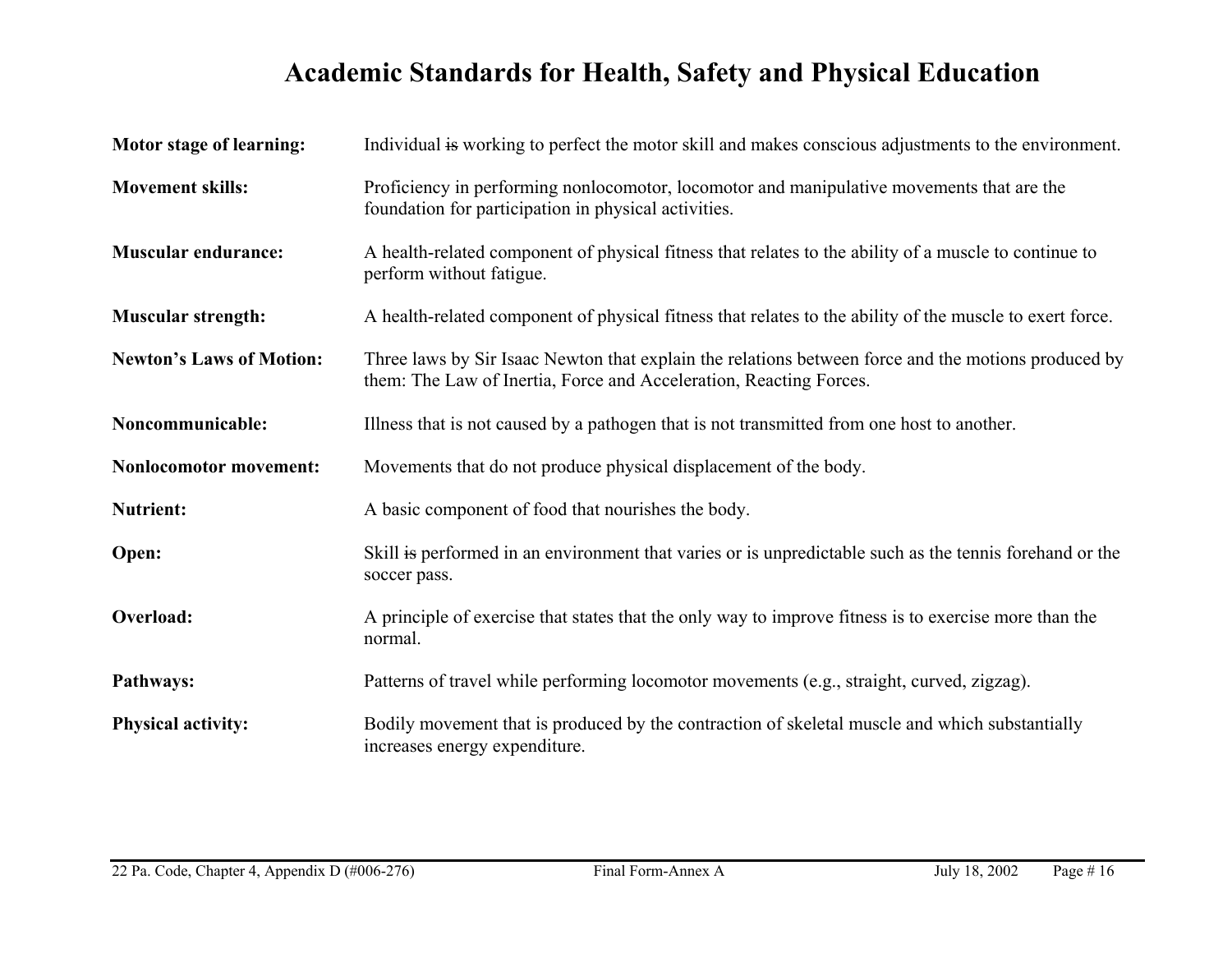| <b>Physical education:</b><br><b>Physical fitness:</b> | Planned, sequential, movement-based program of curricula and instruction that helps students develop<br>knowledge, attitudes, motor skills, self-management skills and confidence needed to adapt and maintain<br>a physically active life.<br>A set of attributes that people have or achieve and that relate to their ability to perform physical<br>activity. Generally accepted to consist of health-related fitness and skill-related fitness. |
|--------------------------------------------------------|-----------------------------------------------------------------------------------------------------------------------------------------------------------------------------------------------------------------------------------------------------------------------------------------------------------------------------------------------------------------------------------------------------------------------------------------------------|
| Potential:                                             | Energy stored in a body because of its position such as the crouch position prior to a jump.                                                                                                                                                                                                                                                                                                                                                        |
| Power:                                                 | A skill-related component of physical fitness that relates to the rate at which one can perform work.                                                                                                                                                                                                                                                                                                                                               |
| <b>Principles of exercise:</b>                         | Guidelines to follow to obtain the maximum benefits from physical activity and exercise.                                                                                                                                                                                                                                                                                                                                                            |
| <b>Principles of training:</b>                         | Guidelines to follow to obtain the maximum benefits from an exercise plan.                                                                                                                                                                                                                                                                                                                                                                          |
| <b>Progression:</b>                                    | A principle of exercise that states that a person should start slowly and increase exercise gradually.                                                                                                                                                                                                                                                                                                                                              |
| <b>Reaction time:</b>                                  | A skill-related component of physical fitness that relates to the time elapsed between stimulation and<br>the beginning of the response to it.                                                                                                                                                                                                                                                                                                      |
| <b>Reflective listening:</b>                           | An active listening skill in which the individual lets others know he/she has heard and understands what<br>has been said.                                                                                                                                                                                                                                                                                                                          |
| Refusal skills:                                        | Systematic ways to handle situations in which a person wants to say no to an action and/or leave an<br>environment that threatens health or safety, breaks laws, results in lack of respect for self and others or<br>disobeys guidelines set by responsible adults.                                                                                                                                                                                |
| <b>Repetitions:</b>                                    | Number of times an exercise is repeated.                                                                                                                                                                                                                                                                                                                                                                                                            |
| <b>Rescue breathing:</b>                               | Technique used to supply air to an individual who is not breathing.                                                                                                                                                                                                                                                                                                                                                                                 |
| <b>Rotary motion:</b>                                  | Force that produces movement that occurs around an axis or center point such as a somersault.                                                                                                                                                                                                                                                                                                                                                       |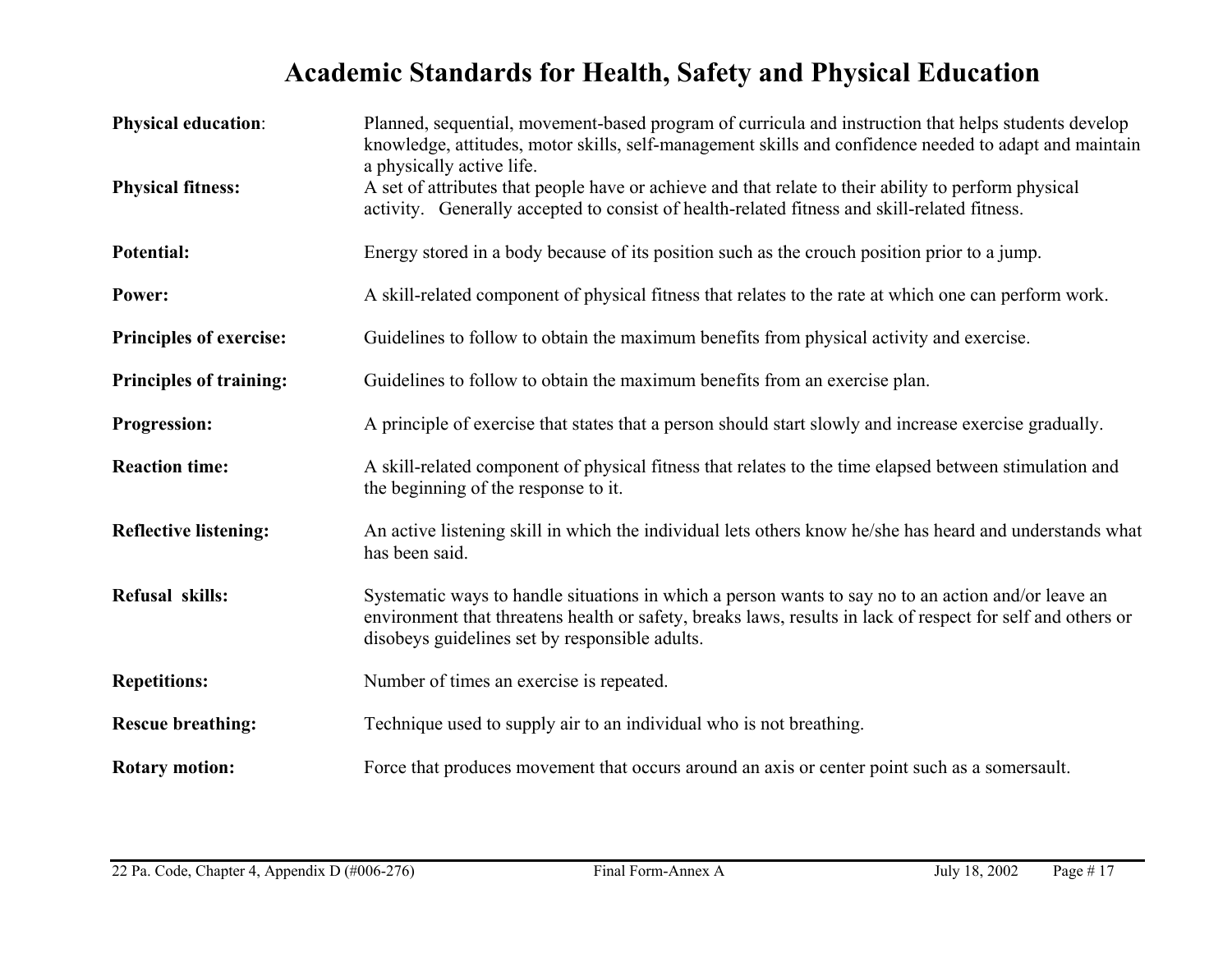| <b>Safety education:</b>               | Planned, sequential program of curricula and instruction that helps students develop the knowledge,<br>attitudes and confidence needed to protect them from injury.                                                                                                     |
|----------------------------------------|-------------------------------------------------------------------------------------------------------------------------------------------------------------------------------------------------------------------------------------------------------------------------|
| Self-space:                            | All the space that the body or its parts can reach without traveling from a starting location.                                                                                                                                                                          |
| Serial:                                | Two or more different skills performed with each other such as fielding a ball and throwing it or<br>dribbling a basketball and shooting it.                                                                                                                            |
| Set:                                   | A group of several repetitions.                                                                                                                                                                                                                                         |
| <b>Short-term memory:</b>              | Ability to recall recently learned information, such as within the past few seconds or minutes.                                                                                                                                                                         |
| <b>Skill-related fitness:</b>          | Consists of components of physical fitness that have a relationship with enhanced performance in sports<br>and motor skills. The components are agility, balance, coordination, power, reaction time and speed.                                                         |
| <b>Specificity:</b>                    | A principle of exercise that states that specific kinds of exercises must be done to develop specific<br>aspects of the body and specific aspects of fitness.                                                                                                           |
| Speed:                                 | A skill-related component of physical fitness that relates to the ability to perform a movement or cover<br>a distance in a short period of time.                                                                                                                       |
| <b>Static balance:</b>                 | Maintaining equilibrium while holding a pose or remaining motionless.                                                                                                                                                                                                   |
| STD:                                   | Sexually transmitted disease.                                                                                                                                                                                                                                           |
| <b>Universal precautions:</b>          | An approach to infection control. All human blood and body fluids are treated as if known to be<br>infectious.                                                                                                                                                          |
| Warm-up:                               | Brief, mild exercise that is done to get ready for more vigorous exercise.                                                                                                                                                                                              |
| Verbal cognitive stage<br>of learning: | The individual is attempting to move from verbal instruction to trying to figure out how to actually do<br>the skill. The first attempts at the skill are generally mechanical and success is inconsistent. The<br>individual thinks through each step of the movement. |